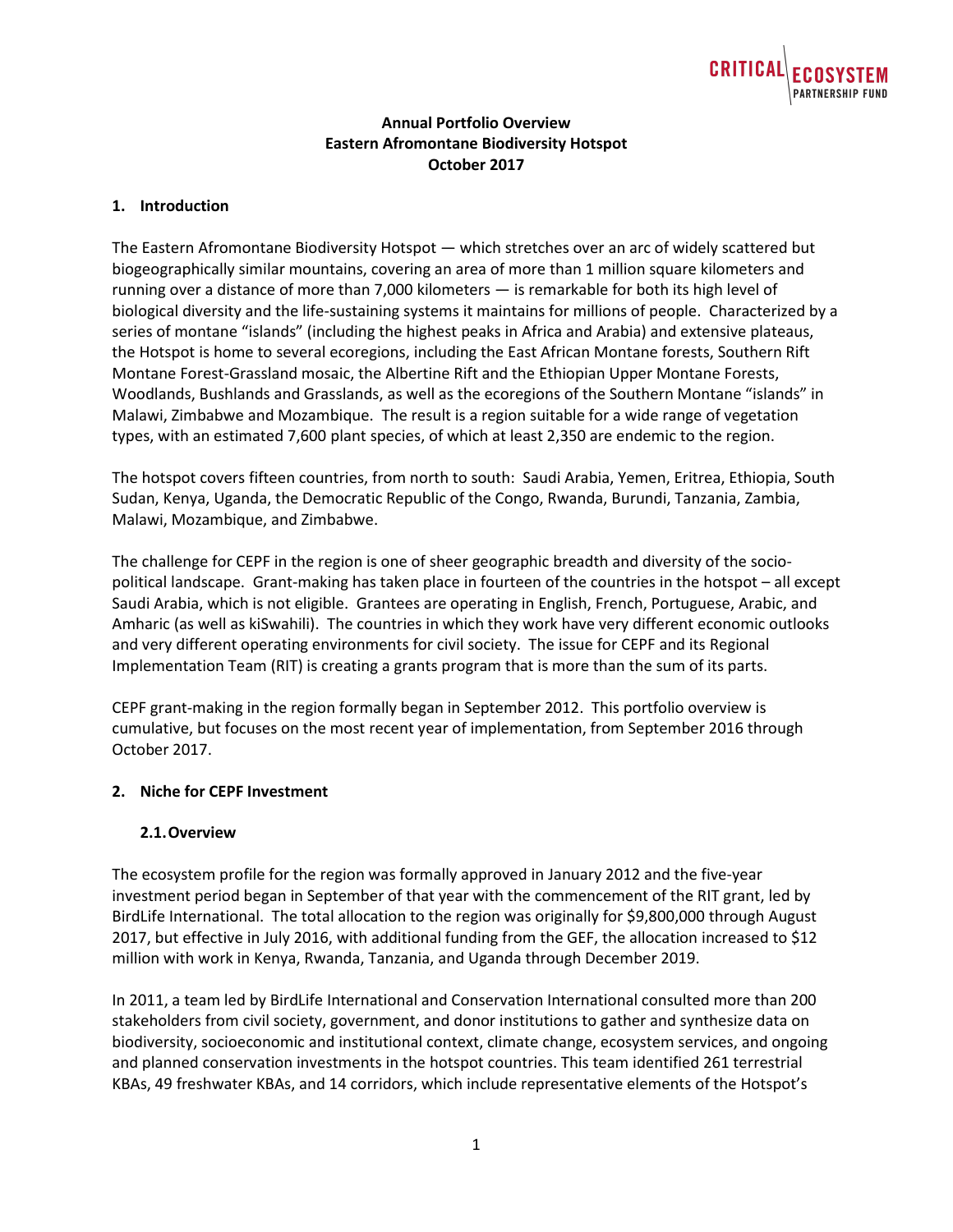2,350 endemic plant species, 157 endemic bird species, 90 endemic reptile species, 100 endemic mammal species, 100 endemic amphibian species, and 181 globally threatened freshwater fish species.

To match the level of funding available from CEPF with a concomitant geographic scope, CEPF and the consulted stakeholders prioritized 37 terrestrial sites, ten freshwater sites, and eight corridors. The terrestrial sites represent 5.5 million hectares, or 18 percent of the total key biodiversity area and 5.5 percent of the total surface of the hotspot. Criteria used to prioritize these targets include: number of globally threatened species, presence of threatened habitat types, resilience to climate change, status of protection, provision of ecosystem services, threats, and opportunities for conservation action.

Being so geographically vast, CEPF thinks of the hotspot in terms of five units, from north to south: the Arabian Peninsula, the Ethiopian Highlands, the Albertine Rift, the Eastern Arc Mountains, (including the Kenyan and northern Tanzanian volcanic mountains) and the Southern Highlands (including the Northern Lake Niassa Mountain Complex). *CEPF's niche in the Eastern Afromontane Hotspot is to support civil society to apply innovative approaches to conservation in under-capacitated and underfunded protected areas, key biodiversity areas, and priority corridors thereby enabling changes in policy and building resilience in the region's ecosystems and economy to sustain biodiversity in the long term.* This is expressed via four Strategic Directions with an initial expectation of funding as follows:

#### **Table 1a. Strategic Directions and Funding Allocation Per 2012 Ecosystem Profile**

| No. | <b>Strategic Direction</b>                                                                                                                                                                                           | <b>Funding</b> |
|-----|----------------------------------------------------------------------------------------------------------------------------------------------------------------------------------------------------------------------|----------------|
| 1   | Mainstream biodiversity into wider development policies, plans and projects to deliver the<br>co-benefits of biodiversity conservation, improved local livelihoods and economic<br>development in priority corridors | \$3,200,000    |
| 2   | Improve the protection and management of the KBA network throughout the hotspot                                                                                                                                      | \$2,800,000    |
| 3   | Initiate and support sustainable financing and related actions for the conservation of<br>priority KBAs and corridors                                                                                                | \$2,300,000    |
| 4   | Provide strategic leadership and effective coordination of CEPF investment through a<br>Regional implementation team (the RIT)                                                                                       | \$1,500,000    |
|     | Tota                                                                                                                                                                                                                 | \$9,800,000    |

In August 2015, the Secretariat and RIT conducted a mid-term assessment of the program, which is detailed in [EAM 2015 Mid-Term Assessment.](https://www.cepf.net/sites/default/files/eam-midtermassessment-lores.pdf) The major results of that assessment were to:

- Focus on grant-making in Kenya, Rwanda, Uganda, and Tanzania as core elements of a long-term strategy for sustainability.
- Actively solicit grants for Strategic Direction 3, particularly in relation to payment for ecosystem services schemes.

Two further events provided significant direction to the portfolio.

- In 2016, the Secretariat commissioned the drafting of a "long-term vision" for the Albertine Rift and Eastern Arc Mountains (a sub-region within the hotspot that includes the four countries) to define a point when civil society would no longer require CEPF support.
- The GEF provided an additional \$2.2 million (internally described as a "bridge" grant to an eventual CEPF Phase 3 with multiple large donors) for the Albertine Rift-Eastern Arc sub-region,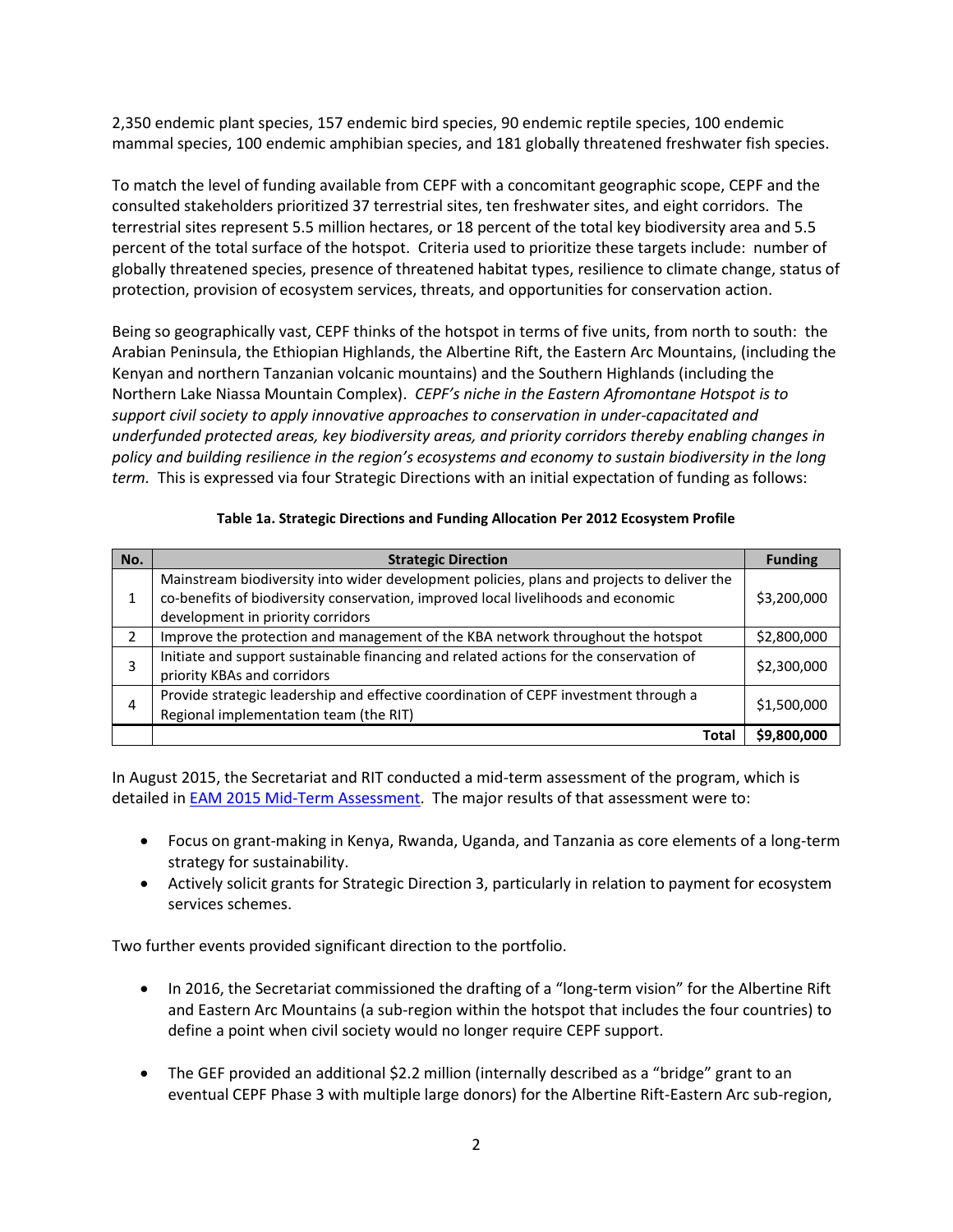with results tied to a logical framework that, while overlapping, is distinct from the Ecosystem Profile.

Considering the three bulleted points above, effective in December 2016, the funding structure of the portfolio was modified per Table 1b.

| Table 1b. Strategic Directions and Funding Allocation Plus 2016 Addition of GEF Funds |  |
|---------------------------------------------------------------------------------------|--|
|                                                                                       |  |

| No. | <b>Strategic Direction</b>                                                                 | <b>Funding</b> |
|-----|--------------------------------------------------------------------------------------------|----------------|
|     | Mainstream biodiversity into wider development policies, plans and projects to deliver the |                |
|     | co-benefits of biodiversity conservation, improved local livelihoods and economic          | \$3,200,000    |
|     | development in priority corridors                                                          |                |
| 2   | Improve the protection and management of the KBA network throughout the hotspot            | \$2,800,000    |
| 3   | Initiate and support sustainable financing and related actions for the conservation of     | \$2,300,000    |
|     | priority KBAs and corridors                                                                |                |
| 4   | Provide strategic leadership and effective coordination of CEPF investment through a       | \$1,942,195    |
|     | Regional implementation team (the RIT)                                                     |                |
|     | Additional GEF funding to be divided between SDs 1, 2, 3                                   | \$1,757,805    |
|     | Total                                                                                      | \$12,000,000   |

#### **2.2.Portfolio Status**

CEPF grant-making formally began with the RIT Grant, split into "programmatic" and "administrative" grants for a combined \$1,500,000. These grants were for the full amount of Strategic Direction 4, which was then increased to \$1,942,105 in December 2016 with the additional funding from the GEF.

The Secretariat and RIT have released calls for Letters of Inquiry to solicit applications for the other strategic directions. Table 2 summarizes the calls released to date. Note that the RIT accepts small grants on a rolling basis, and thus has received more total applications than those itemized in open calls for proposals.

| No.            | <b>Release Date</b> | <b>Due Date</b>                | <b>LOIs Received*</b>      |
|----------------|---------------------|--------------------------------|----------------------------|
| 1              | September 7, 2012   | October 19, 2012               | 50 [46 large / 4 small]    |
| $\overline{2}$ | February 21, 2013   | April 1, 2013                  | 175 [66 large / 109 small] |
| 3              | July 10, 2013       | August 21, 2013                | 10 [all small]             |
| 4              | September 19, 2013  | October 31, 2013               | 90 [45 large / 45 small]   |
| 5              | November 11, 2013   | December 16, 2013              | 99 [all large]             |
| 6              | February 14, 2014   | April 2, 2014                  | 26 [all small]             |
| 7              | 30 July 2014        | Open call [closed 31 May 2016] | 111 [all small]            |
| 8              | 4 August 2014       | September 15                   | 142 [65 large /77 small]   |
| 9              | September 19, 2014  | October 14, 2014               | 10 [all large]             |
| 10             | October 1, 2014     | November 14, 2014              | 13 [4 large / 9 small]     |
| 11             | May 18, 2015        | June 15, 2015                  | 3 [all small]              |
| 12             | September 21, 2015  | October 20, 2015               | 35 [all small]             |
| 13             | November 20, 2015   | January 15, 2016               | 57 [all large]             |
| 14             | January 8, 2016     | February 19, 2016              | 36 [all small]             |

## **Table 2. EAM Calls for Letters of Inquiry**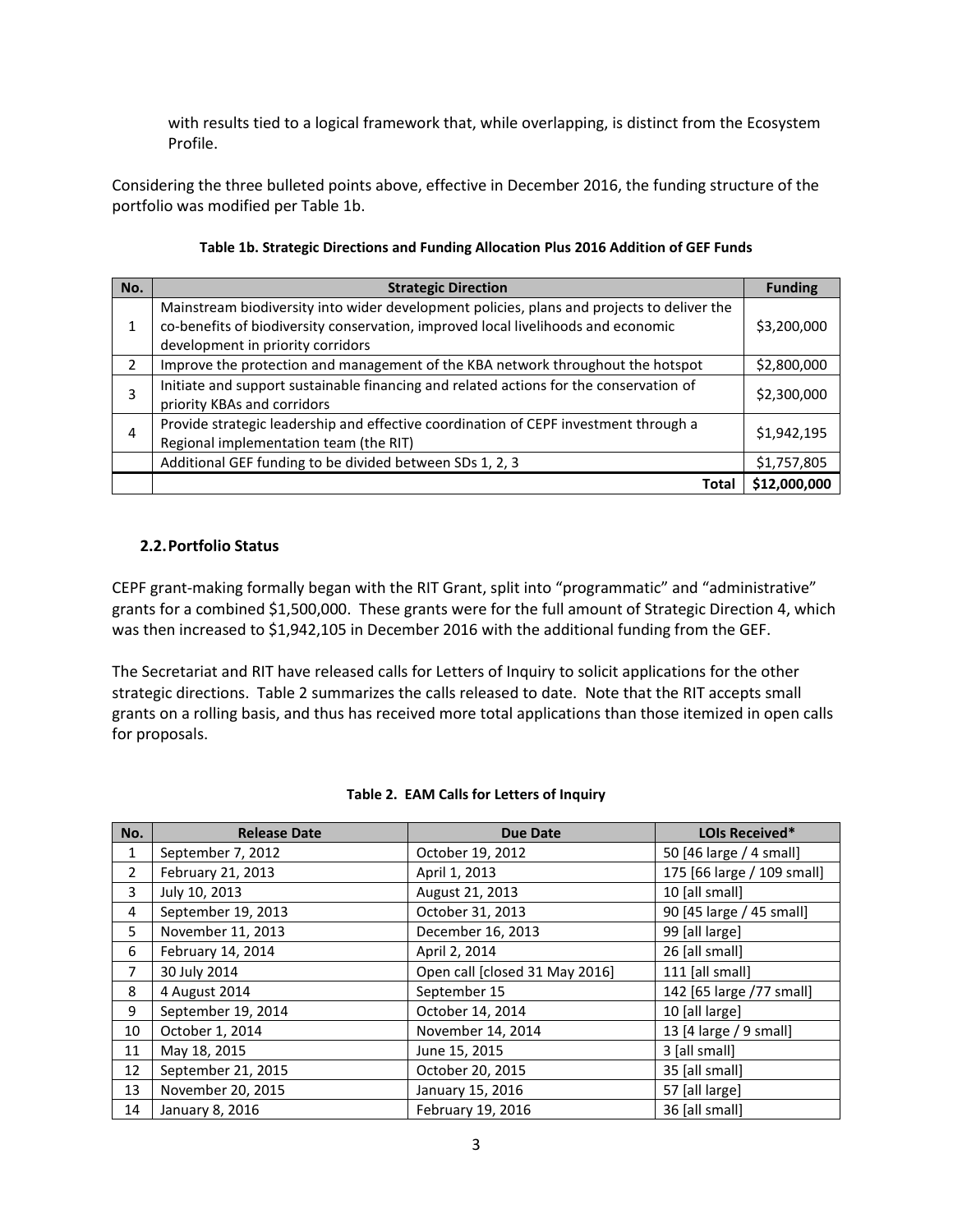| No. | <b>Release Date</b> | Due Date          | <b>LOIs Received*</b> |
|-----|---------------------|-------------------|-----------------------|
| 15  | January 8, 2016     | February 19, 2016 | 13 [all small]        |
| 16  | October 19, 2016    | November 23, 2016 | 73 [all small]        |
| 17  | July 24, 2017       | September 4, 2017 | 46 [all large]        |
|     |                     | <b>Total</b>      | 989                   |

\* Due dates are for large grants (small grant application due dates were generally two weeks later than large grants). LOIs received includes those submitted for both large and small grants; CEPF GEM database only captures small grants awarded, not all small grant applications.

In addition to open calls for proposals, the Secretariat has awarded nine large grants on a sole-source basis and the RIT has awarded four small grants on a sole-source basis.

LOIs that were reviewed positively moved to on "full proposal stage" and eventual award as grants, or projects. Table 3 shows projects by Strategic Direction and Table 4 shows projects by country.

| <b>Strategic Direction</b> | <b>Allocation</b> | <b>Obligation</b> | <b>Grants</b> |
|----------------------------|-------------------|-------------------|---------------|
| 1. Mainstream biodiversity | \$3,200,000       | \$2,952,730       | 52            |
| 2. Protect KBAs            | \$2,800,000       | \$3,968,489       | 60            |
| 3. Sustainable financing   | \$2,300,000       | \$1,291,335       | 20            |
| 4. RIT                     | \$1,942,195       | \$1,942,195       |               |
| Total                      | \$10,242,195*     | \$10,154,749      | 135           |

#### **Table 3. Awarded (Active and Closed) Large and Small Grants by Strategic Direction**

\* No formal obligation between SDs for the remaining \$1,757,805.

#### **Table 4. Awarded (Active and Closed) Large and Small Grants by Country**

| <b>Country</b> | <b>Dollars</b> | <b>Grants</b> |
|----------------|----------------|---------------|
| Burundi        | \$452,445      | 6             |
| <b>DRC</b>     | \$534,582      | 6             |
| Eritrea        | \$15,000       | $0.5*$        |
| Ethiopia       | \$1,867,160    | 30            |
| Kenya          | \$379,837      | 9             |
| Malawi         | 391,859        | 6             |
| Mozambique     | 785,019        | 17            |
| Rwanda         | 383,858        | 10            |
| South Sudan    | 23,673         | $1.5*$        |
| Saudi Arabia   | Ineligible     | Ineligible    |
| Tanzania       | 1,145,984      | 16            |
| Uganda         | \$119,939      | 3             |
| Yemen          | \$419,530      | 5             |
| Zambia         | \$198,696      | 5             |
| Zimbabwe       | \$254,305      | 5             |
| Multi-country  | \$1,240,667    | 12            |
| <b>RIT</b>     | \$1,942,195    | 3             |
| <b>Total</b>   | \$10,154,749   | 135           |

\* One grant was made to conduct a civil society assessment in Eritrea and South Sudan, hence the use of the unusual 0.5 grant in Eritrea and 1.5 grants in South Sudan.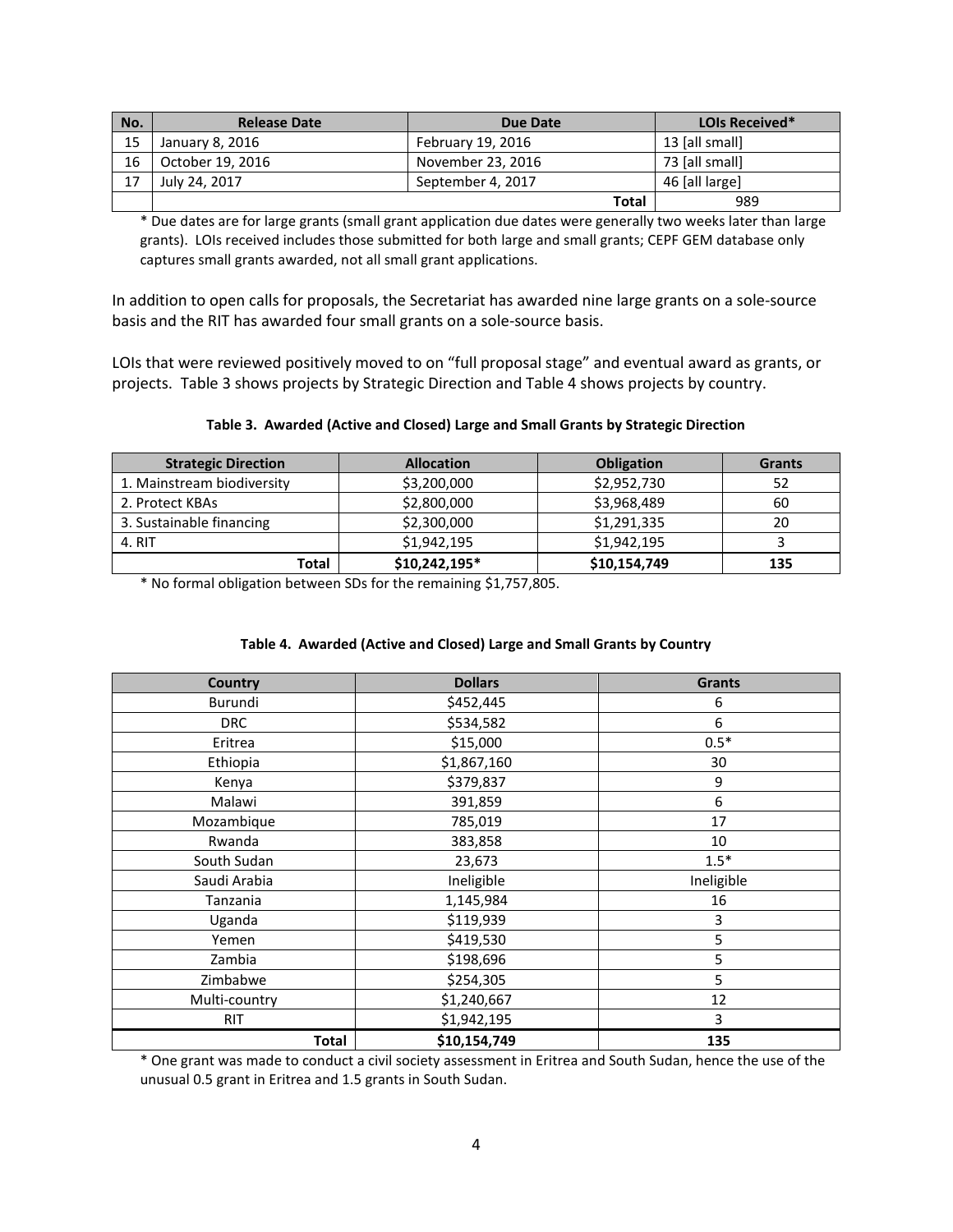# **2.3.Coordinating CEPF Grant-Making**

The RIT has a complex contractual and organizational structure. At the time of the RIT competition in mid-2012, standard operating procedure for CEPF was to split RIT grants between administrative and programmatic components. BirdLife International, via its East and Southern Africa Programme Office based in Nairobi, submitted the highest ranked paired proposals for the two components, in association with two subordinate partners: IUCN, via its offices in Nairobi and Maputo; and the Ethiopian Wildlife and Natural History Society (EWNHS), based in Addis Ababa. Normally, this would have yielded three separate agreements for BirdLife: RIT administration, RIT programs, and a small grants fund. However, due to unique elements of Ethiopian law on organizations being required to have a maximum of thirty percent of donor funds allocated to "headquarters" versus seventy percent of funds disbursed to the "field," EWNHS needed its own direct engagement with CEPF as both RIT and as the manager of small grants funds [whereas IUCN falls under the BirdLife agreement.] The resulting arrangement is as follows:

| <b>Agreement Holder</b>     | <b>Administration</b> | <b>Programs</b> | <b>Total RIT</b> | <b>Small Grant</b><br><b>Allocation</b> | <b>Total Agreement</b><br><b>Value</b> |
|-----------------------------|-----------------------|-----------------|------------------|-----------------------------------------|----------------------------------------|
| <b>BirdLife</b>             | \$1,048,946           |                 | \$1,048,946      |                                         | \$1,048,946                            |
| <b>BirdLife</b>             |                       | \$790,361       | \$790,361        |                                         | \$790,361                              |
| <b>BirdLife</b>             |                       |                 | \$0              | \$1,523,000                             | \$1,523,000                            |
| <b>EWNHS</b>                | \$60,606              | \$42,282        | \$102.888        | \$272,087                               | \$374,975                              |
| <b>Total</b>                | 1,109,552             | \$832,643       | \$1,942,195      | \$1,795,087                             | \$3,737,383                            |
| <b>Percent of portfolio</b> | 9.2%                  | 6.9%            | 16.2%            |                                         |                                        |

#### **Table 5. RIT Contract Structure**

The BirdLife agreements run from September 2012 through December 2019. The EWNHS agreement runs from October 2012 through October 2017.

The scope of work of the RIT is ambitious in all hotspots, and is especially so in the Eastern Afromontane. Very few organizations have the capacity or mission to undertake the RIT role in this region. Of those, BirdLife International, with network partners in several of the EAM countries (including EWNHS), and IUCN, with multiple program offices and network partners, are among the bestsuited for the job. BirdLife and IUCN are able to make use of their network partners for country outreach to potential grantees and as a pool of experts for proposal review. Table 6 shows the staffing structure of the RIT.

|  |  | Table 6. RIT Staffing Structure in through June 2017 (full time positions in bold) |  |  |  |
|--|--|------------------------------------------------------------------------------------|--|--|--|
|--|--|------------------------------------------------------------------------------------|--|--|--|

| <b>Position</b>              | <b>Name</b>               | Organization    | <b>Base of Operation</b> |
|------------------------------|---------------------------|-----------------|--------------------------|
| <b>Team Leader</b>           | <b>Maaike Manten</b>      | <b>BirdLife</b> | Kigaili                  |
| <b>Project Officer</b>       | <b>Jean Paul Ntungane</b> | <b>BirdLife</b> | Kigali                   |
| <b>Ethiopia Lead</b>         | Zewditu Tessema           | <b>EWNHS</b>    | Addis Ababa              |
| <b>Financial Officer</b>     | Dalphine Adre             | BirdLife        | Nairobi                  |
| Mozambique Lead              | Thomas Sberna             | <b>IUCN</b>     | <b>Brussels</b>          |
| Yemen Lead                   | Sharif Jbour              | BirdLife        | Amman                    |
| <b>Technical Coordinator</b> | Leo Niskanen              | <b>IUCN</b>     | Nairobi                  |
| <b>M&amp;E Specialist</b>    | Anthony Ochieng           | <b>BirdLife</b> | Nairobi                  |
| <b>Overall Supervisor</b>    | Julius Arinaitwe          | <b>BirdLife</b> | Nairobi                  |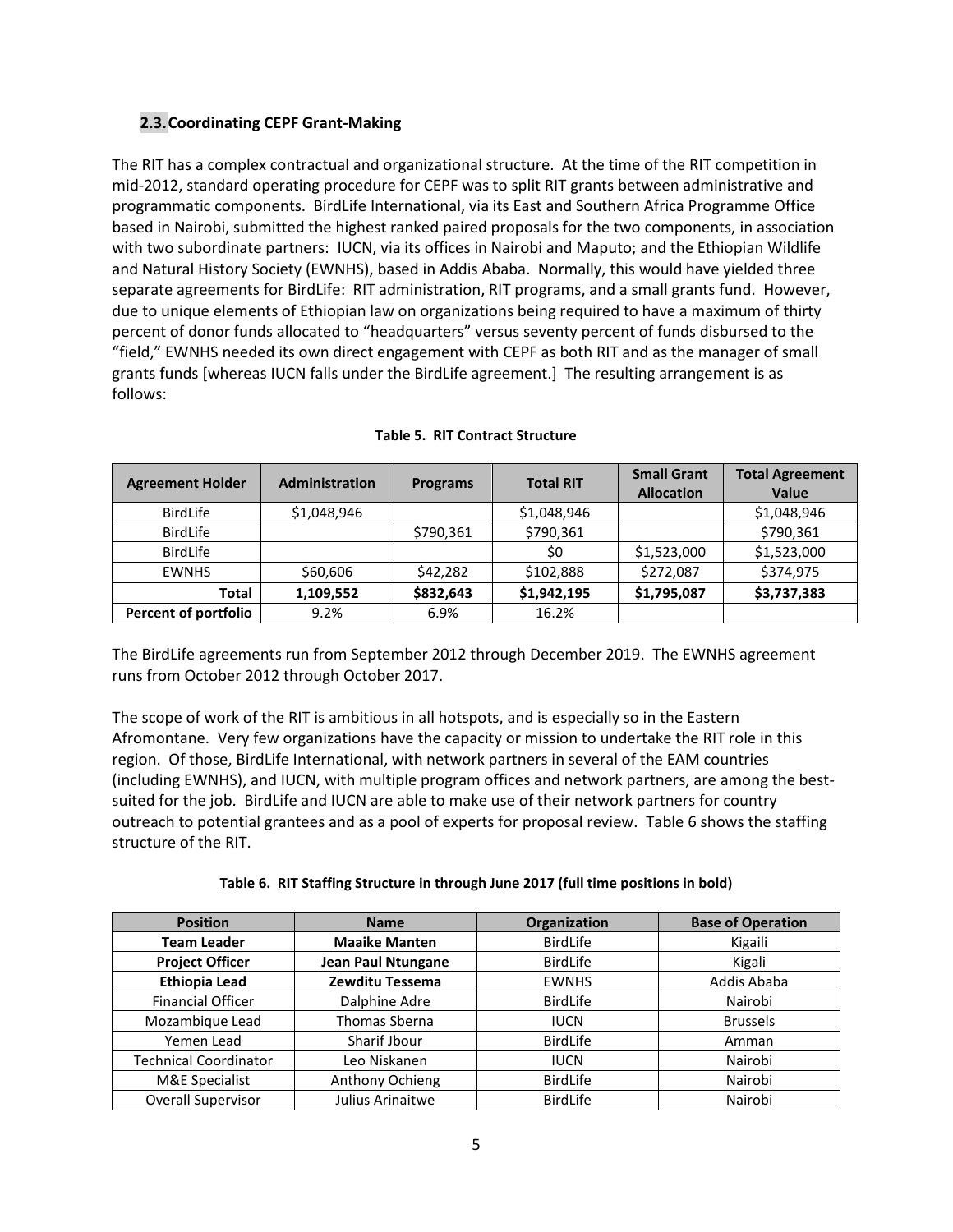| <b>Position</b>                  | <b>Name</b>         | <b>Organization</b> | <b>Base of Operation</b> |
|----------------------------------|---------------------|---------------------|--------------------------|
| <b>Business and Biodiversity</b> | Ademola Ajagbe      | <b>BirdLife</b>     | Nairobi                  |
| Ethiopia Advisor                 | Mengistu Wondafrash | <b>EWNHS</b>        | Addis Ababa              |
| Ethiopia Accountant              | Accounting staff    | <b>EWNHS</b>        | Addis Ababa              |

Only the names in bold are billed full-time to CEPF. All other staff listed have a CEPF budget of between 10-35 percent full-time, but actually contribute far more time to the work effort. BirdLife, EWNHS, and IUCN all also contribute or bill small amounts of time of senior advisory personnel who are of great value to the program.

This staffing structure is expected to change significantly, by design, by the close of 2017: the EWNHS grant and the IUCN sub-grant both come to an end, and the majority of grant activities outside of Kenya, Rwanda, Tanzania, and Uganda also will close.

## **2.4.Performance Assessment**

CEPF measures performance from several perspectives. Certainly, there are the indicators stated in the logical framework of the Ecosystem Profile, the achievement of which are a collection of the biophysical and socio-economic goals of every grantee, and these are captured in Section 7, below. However, there are other measures, as well.

- *Progress toward goals.* The logical framework in Section 7 provides more details, but in terms of progress toward higher-level targets in the ecosystem profile, the portfolio has either achieved, exceeded, or is on track for achieving several goals, including reaching 60 civil society organizations (105 reached to date), strengthening the management of 25 priority KBAs representing 1,200,000 hectares (35 reached representing 3.7 million hectares), and creating 500,000 of new protected areas (1.1 million hectares achieved). Progress toward improving the management of 1,700,000 hectares of production landscapes, and creating sustainable financing schemes in each of the eight priority corridors appears less likely. The reasons for this are multiple, but can be distilled to two: the targets in the profile may be unreasonable given the resources; and, while grants are awarded for numerous reasons, the size of contribution to the targets is not a major discriminator. Rather, grants are awarded – appropriately – recognizing the trade-off between working with small civil society organizations in challenging or critical environments versus making grants to large organizations or quasi-state agencies that might affect larger land areas.
- *Efficiency of operations.* The RIT grant was awarded in September 2012. In the subsequent five years, the team released seventeen calls for proposals, reviewed 989 letters of inquiry, and awarded 132 individual grants, obligating 84 percent of available funds. This pace is by design, with the goal being that most grants should be awarded, and therefore have time to finish, with one year remaining in the program. (Grant-making with the additional GEFfunds has been deliberately paced to ensure correspondence with the Long-Term Vision and the GEF results framework, and to ensure appropriate grantee engagement with a new online application and reporting system, ConservationGrants.)
- *Engagement of civil society.* CEPF and the RIT have made awards to 105 unique organizations. Of these, 76 are organizations founded and based in one of the eligible EAM countries, and at least half of those can be characterized as first-time recipients of international funds or as smaller groups who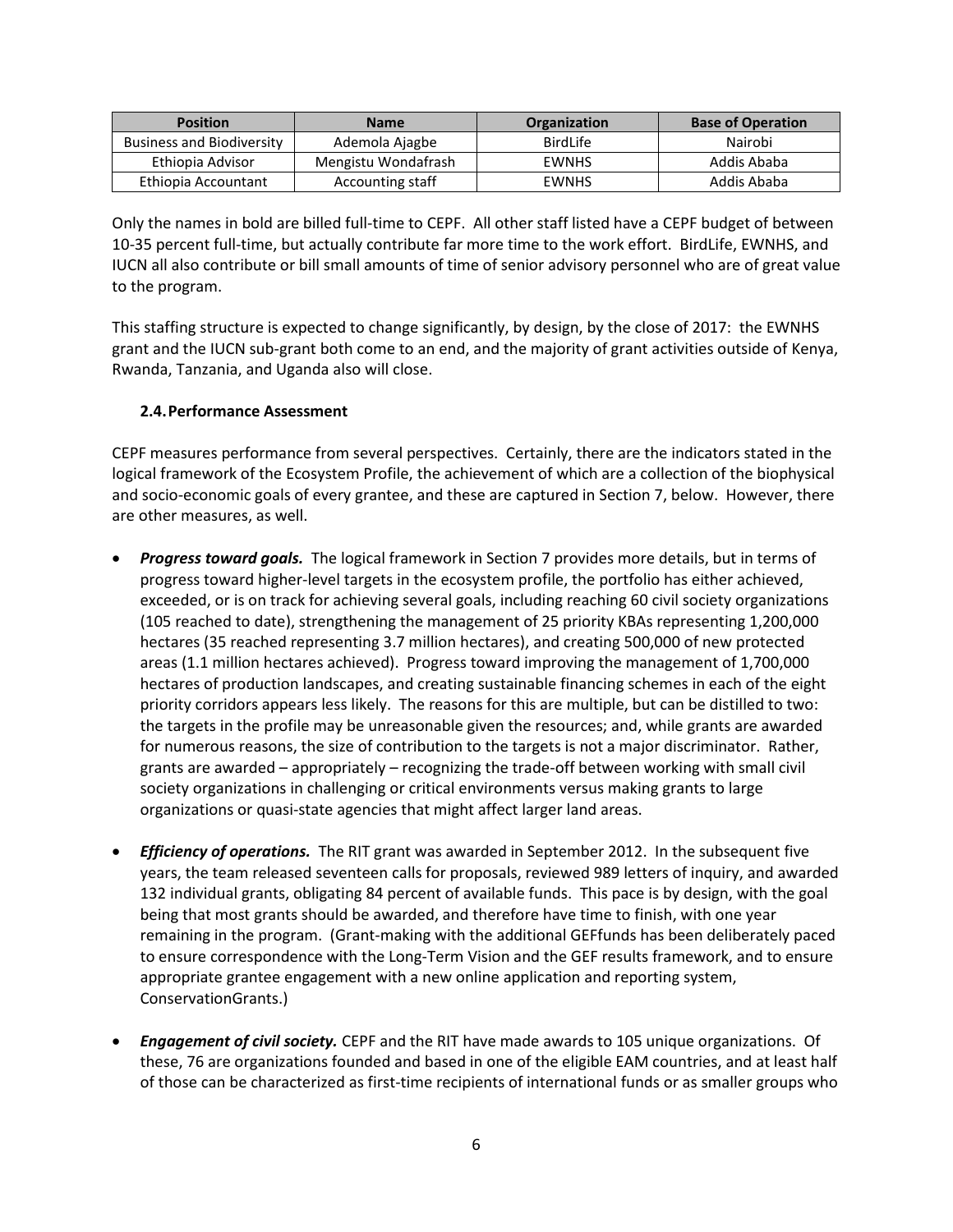can use their association with CEPF – and its donors – as a springboard to a broader and more demanding pool of funders.

• *Breadth of operations.* The mandate of the Ecosystem Profile is to work in 47 priority KBAs and eight priority corridors covering fifteen countries. To date, we have made grants benefiting 76 KBAs, 40 of which were originally deemed "priority" in the Profile. Table 7 demonstrates the breadth of achievement thus far.

| <b>KBA</b>                                                                           | <b>Grantees</b>                                                                                                                                                            | <b>KBA</b>                      | <b>Grantees</b>                                                                                                         |
|--------------------------------------------------------------------------------------|----------------------------------------------------------------------------------------------------------------------------------------------------------------------------|---------------------------------|-------------------------------------------------------------------------------------------------------------------------|
| Aliyu Amba-Dulecha                                                                   | Lem                                                                                                                                                                        | Livingstone Mountain<br>Forests | <b>WCS</b>                                                                                                              |
| Ankober-Debra Sina<br>Escarpment                                                     | SUNARMA                                                                                                                                                                    | Luama-Katanga-Mt<br>Kabobo      | Museo delle Scienze di<br>Trento, WCS                                                                                   |
| <b>Aberdare Mountains</b>                                                            | Nature Kenya                                                                                                                                                               | Luama-Katanga-Mt<br>Kabobo      | <b>Wildlife Conservation</b><br>Society                                                                                 |
| Aliyu Amba-Dulecha,<br>Ankober-DebreSina<br>Escarpment, Wadila and<br>Guassa Plateau | Bees for Development<br>Ethiopia, University of<br>Gondar                                                                                                                  | Mafinga Hills                   | WECSZ, BirdWatch<br>Zambia                                                                                              |
| Awi Zone                                                                             | Bees for Development                                                                                                                                                       | Malagarasi River System         | Governance Links,<br>Nyakitonto Youth for<br>Development                                                                |
| <b>Bale Mountains</b>                                                                | <b>Oxford University</b>                                                                                                                                                   | Masai Mara National<br>Reserve  | Peregrine Fund - East<br>Africa Project (The)                                                                           |
| <b>Bugoma Central Forest</b><br>Reserve                                              | <b>CSWCT</b>                                                                                                                                                               | Misuku Hills                    | <b>Action for Environmental</b><br>Sustainability, Misuku<br>Beekeepers, Sustainable<br>Rural Growth and<br>Development |
| <b>Bururi</b>                                                                        | <b>Association Burundaise</b><br>Pour la Protection des<br>Oiseaux                                                                                                         | Mount Chiperone                 | Verde Azul                                                                                                              |
| Chimanimani                                                                          | Museo de Historia<br>Natural de Maputo,<br>Tsuoro Trust, BirdLife<br>Zimbabwe, Eduardo<br>Mondlane University,<br>MICAIA Foundation, Royal<br><b>Botanical Gardens Kew</b> | Mount Guna                      | University of Gondar                                                                                                    |
| Chirinda Forest, Nyanga<br>Mountains, Stapleford<br>Forest, Vumba Highlands          | BirdLife Zimbabwe,<br>Natural History Museum<br>of Zimbabwe                                                                                                                | <b>Mount Hanang</b>             | Missouri Botanical<br>Garden                                                                                            |
| Chiperone                                                                            | <b>SANBI</b>                                                                                                                                                               | Mount Mabu                      | FFI                                                                                                                     |
| Choke Mountains, Mount<br>Guna, Wadela (Delanta)                                     | Oxford Universtiy                                                                                                                                                          | Mount Namuli                    | Additive Adventures,<br>LUPA, Khaiya                                                                                    |
| Chyulu Hills                                                                         | AWF, MWCT                                                                                                                                                                  | Mount Rungwe                    | African Wildlife<br>Foundation                                                                                          |

## **Table 7. Grants per KBA**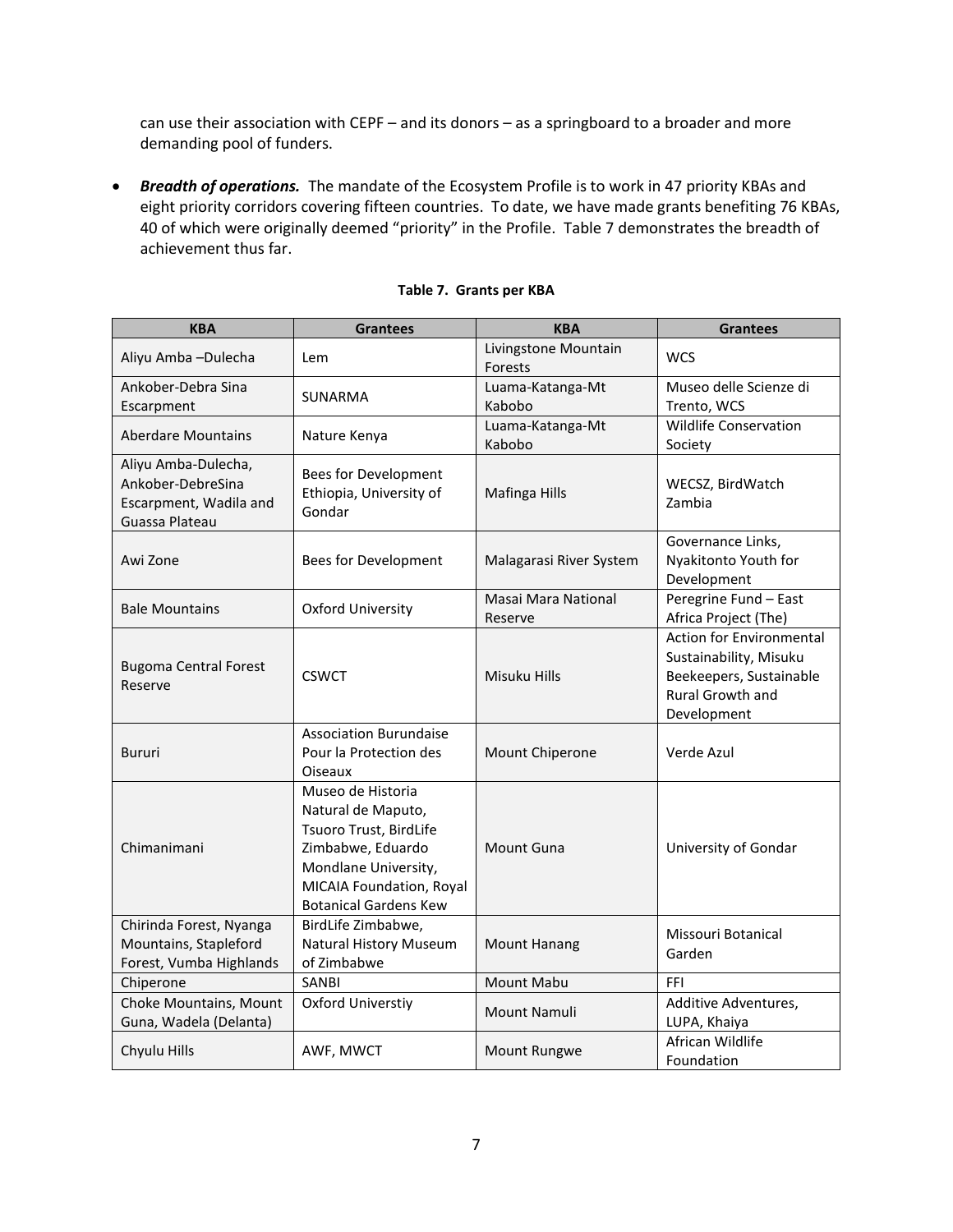| <b>KBA</b>                       | <b>Grantees</b>                                                                                                                                                      | <b>KBA</b>                                               | <b>Grantees</b>                                                                                                            |
|----------------------------------|----------------------------------------------------------------------------------------------------------------------------------------------------------------------|----------------------------------------------------------|----------------------------------------------------------------------------------------------------------------------------|
| Cyamudongo                       | ARECO                                                                                                                                                                | Mporoto Ridge,<br>Livingstone Mountains,<br>Mount Rungwe | <b>Wildlife Conservation</b><br>Society                                                                                    |
| Cyamudongo and<br>Nyungwe NP     | Resilience Now, ARECO                                                                                                                                                | Mt Chiperone                                             | Verde Azul                                                                                                                 |
| Dedza Forest Reserve             | Wildlife Action Group                                                                                                                                                | Mt Guna                                                  | ORDA, U. of Gondar                                                                                                         |
| Gishwati                         | Dian Fossey Gorilla Fund,<br>FHA, Nature Rwanda                                                                                                                      | <b>Mt Marsabit Forest</b>                                | Saku Accountability<br>Forum                                                                                               |
| <b>Greater Mahale</b>            | FZS                                                                                                                                                                  | Mukurweini and Kianyaga<br>Valleys                       | Nature Kenya                                                                                                               |
| Guassa Plateau                   | FZS                                                                                                                                                                  | Murchison falls National<br>Park                         | Gulu University, Nature<br>Uganda                                                                                          |
| High Mountains of Ibb            | Foundation for<br><b>Endangered Wildlife</b>                                                                                                                         | Ngorongoro                                               | Indigenous Heartland<br>Organization                                                                                       |
| <b>Imatong Mountains</b>         | East African Plant Red List<br>Authority, Wetlands<br>International                                                                                                  | Njombe Forests                                           | Development Impact,<br>Save Tanzania Forests,<br>Sokoine Agriculture<br>University, WCS                                    |
| <b>Imatong Mountains</b>         | Wetlands International                                                                                                                                               | <b>Nou Forest</b>                                        | Missouri Botanical<br>Garden                                                                                               |
| <b>Itombwe Mountains</b>         | WWF, WCS                                                                                                                                                             | Ntchisi Mountain FR,<br>Dedza Forest Reserve             | Wildlife and<br>Environmental Society of<br>Malawi-Dwangwa Branch                                                          |
| Luama-Katanga-Mount<br>Kabobo    | <b>WCS</b>                                                                                                                                                           | Nyungwe NP                                               | Straightforward<br><b>Development Services</b>                                                                             |
| Kahuzi-Biega                     | <b>Horizon Nature</b>                                                                                                                                                | Rugezi Marsh                                             | <b>Endangered Wildlife Trust</b>                                                                                           |
| Kibira NP                        | <b>Action Ceinture Verte</b><br>pour l'Environnement,<br>Organisation pour la<br>défense de<br>l'environnement au<br>Burundi, Rainforest<br>Alliance, Resilience Now | Sheka Forest                                             | Biodiversity Inventory for<br>Conservation, God for<br>People RDO, MELCA,<br><b>Organization for Social</b><br>Development |
| Kibira NP                        | <b>Resilience Now</b>                                                                                                                                                | Yayu Coffee Forest BR,<br>Kaffa BR (Bonga Forest)        | MELCA, PHE                                                                                                                 |
| Kikuyu Escarpment                | <b>KENVO</b>                                                                                                                                                         | Sof Omar                                                 | <b>Botanic Gardens</b><br>Conservation<br>International                                                                    |
| Lake Bogoria National<br>Reserve | Nature Kenya                                                                                                                                                         | <b>Stapleford Forest</b>                                 | BirdLife Zimbabwe                                                                                                          |
| Lake Kivu                        | <b>APEIER</b>                                                                                                                                                        | Sumbu NP and Tondwa<br><b>GMA</b>                        | <b>Conservation Lake</b><br>Tanganyika                                                                                     |
| Lake Niassa                      | Manda Wilderness<br>Community Trust, União<br>dos Camponeses e<br>Associações de Lichinga                                                                            | Volcans NP, Bwindi<br>Impenetrable NP                    | <b>International Gorilla</b><br><b>Conservation Programme</b>                                                              |
| Lake Niassa                      | União dos Camponeses e<br>Associações de Lichinga                                                                                                                    | Wadela                                                   | Climate Change Research<br>Center, University of<br>Gondar                                                                 |
| Lake OI Bolossat                 | East African Wildlife<br>Society                                                                                                                                     | <b>Zomba Mountains</b>                                   | National Herbarium and<br><b>Botanic Gardens</b>                                                                           |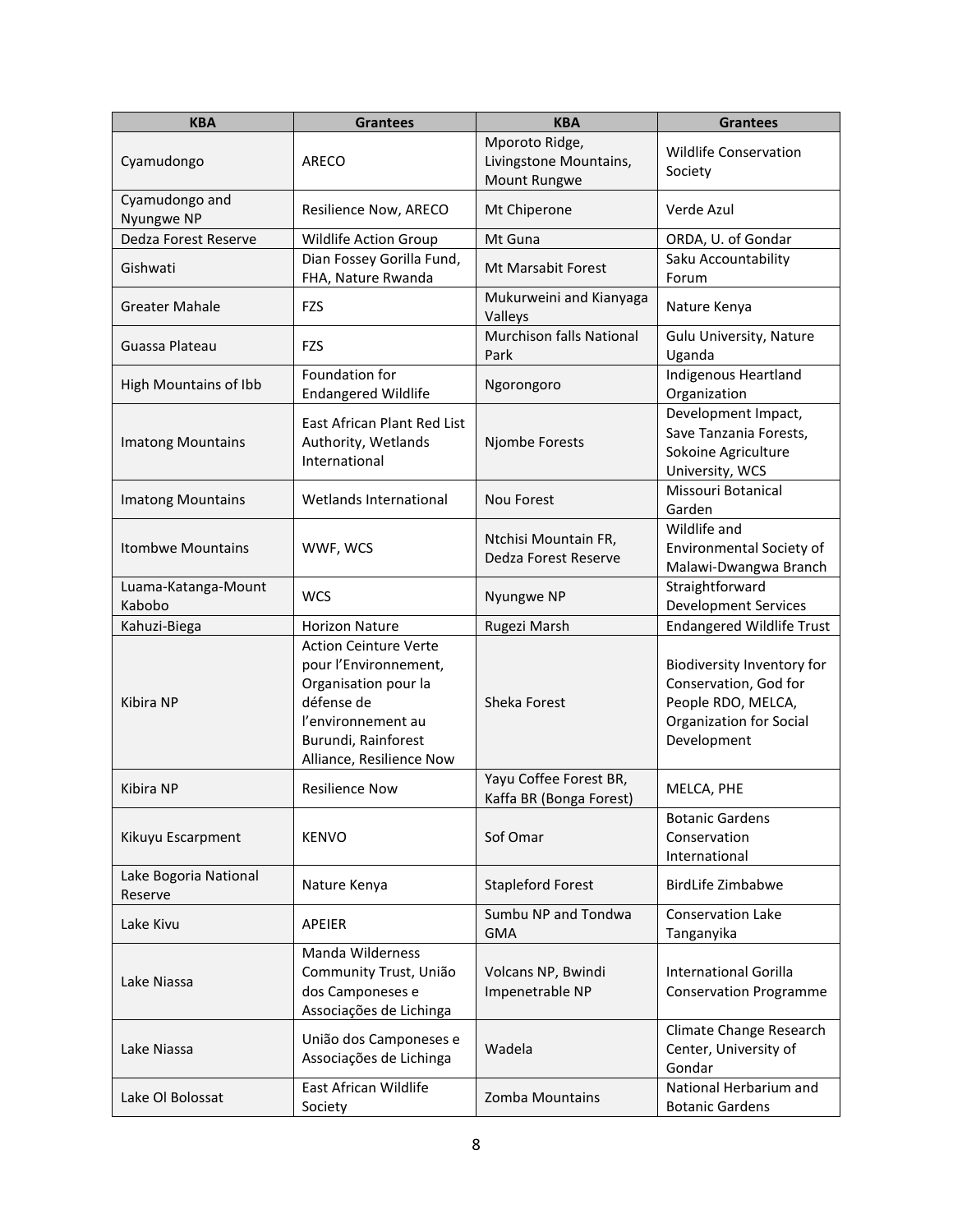| <b>KBA</b>      | <b>Grantees</b>              | <b>KBA</b> | <b>Grantees</b> |
|-----------------|------------------------------|------------|-----------------|
| Lake Tana       | Addis Ababa University,      |            |                 |
|                 | <b>Bahir Dar Univesity</b>   |            |                 |
| Lake Tanganyika | <b>Burundi Nature Action</b> |            |                 |

The RIT and Secretariat will need to respond to the following challenges in the coming year.

- Close grants in countries other than Kenya, Rwanda, Tanzania, Uganda, and Zambia, and in so doing, ensure that results are captured, networks are formed, and to the extent possible, that impacts are sustained and that the grantees, themselves, continue to thrive.
- Promote a long-term vision for the Albertine Rift and Eastern Arc mountains.
- Award grants in Kenya, Rwanda, Tanzania, and Uganda that mainstream biodiversity into policy and private sector practice, in concert with the goals of the additional funding from the GEF. (One legacy grant in Zambia will continue into FY19 at the request of the RIT.)

## **3. Portfolio Highlights by Strategic Direction**

# *Strategic Direction 1: mainstream biodiversity into wider development policies, plans and projects to deliver the co-benefits of biodiversity conservation, improved local livelihoods and economic development in priority corridors*

This Strategic Direction is meant to (1) engage civil society in local government planning processes, (2) leverage donor funding for development activities to address causes of environmental degradation, (3) mainstream conservation into national policies and plans, and (4) facilitate engagement between civil society and private sector to both benefit biodiversity and reduce poverty. As originally conceived, this only applied in Burundi, parts of DRC, Rwanda, Malawi, parts of Tanzania, Zambia, and Ethiopia, but not Yemen, Zimbabwe, Mozambique, South Sudan, or selected parts of DRC or Tanzania. The portfolio evolved to consider this Strategic Direction relevant throughout the hotspot. The challenges, to date, have been finding grantees to meaningfully engage with the private sector and to meaningfully "mainstream" biodiversity into national development plans. On the other hand, almost all grantees address local livelihoods – not only in this Strategic Direction but in Strategic Direction 2 (improved KBA management), as well. In fact, many grants categorized as SD 2 could well be categorized as SD 1. To not address local livelihoods when working in this hotspot is to risk irrelevance.

#### *Highlight from the past year*

Lem, also known as the Environment and Development Society of Ethiopia, worked in the Ankober District to mainstream biodiversity into district development planning and to improve local livelihoods. The community is home to about 5,500 people and is a KBA because of the presence of the Ankober serin, a threatened species of finch. Lem worked closely with district-level offices of finance, agriculture and natural resources, women and children's affairs, and environment protection. Then, in collaboration with another NGO, the Ethiopian Biodiversity Institute, and with a local university, Debre Birhan University, Lem then worked with the Aliyu Amba community to raise awareness the need for climate adaptation and adoption of agricultural diversification and conservation practices. As a result of Lem's efforts, 521 community leaders and district officers have a better understanding of the links between poverty and unsustainable land practice. The district agriculture and environmental protection offices are now modifying existing five-year plans.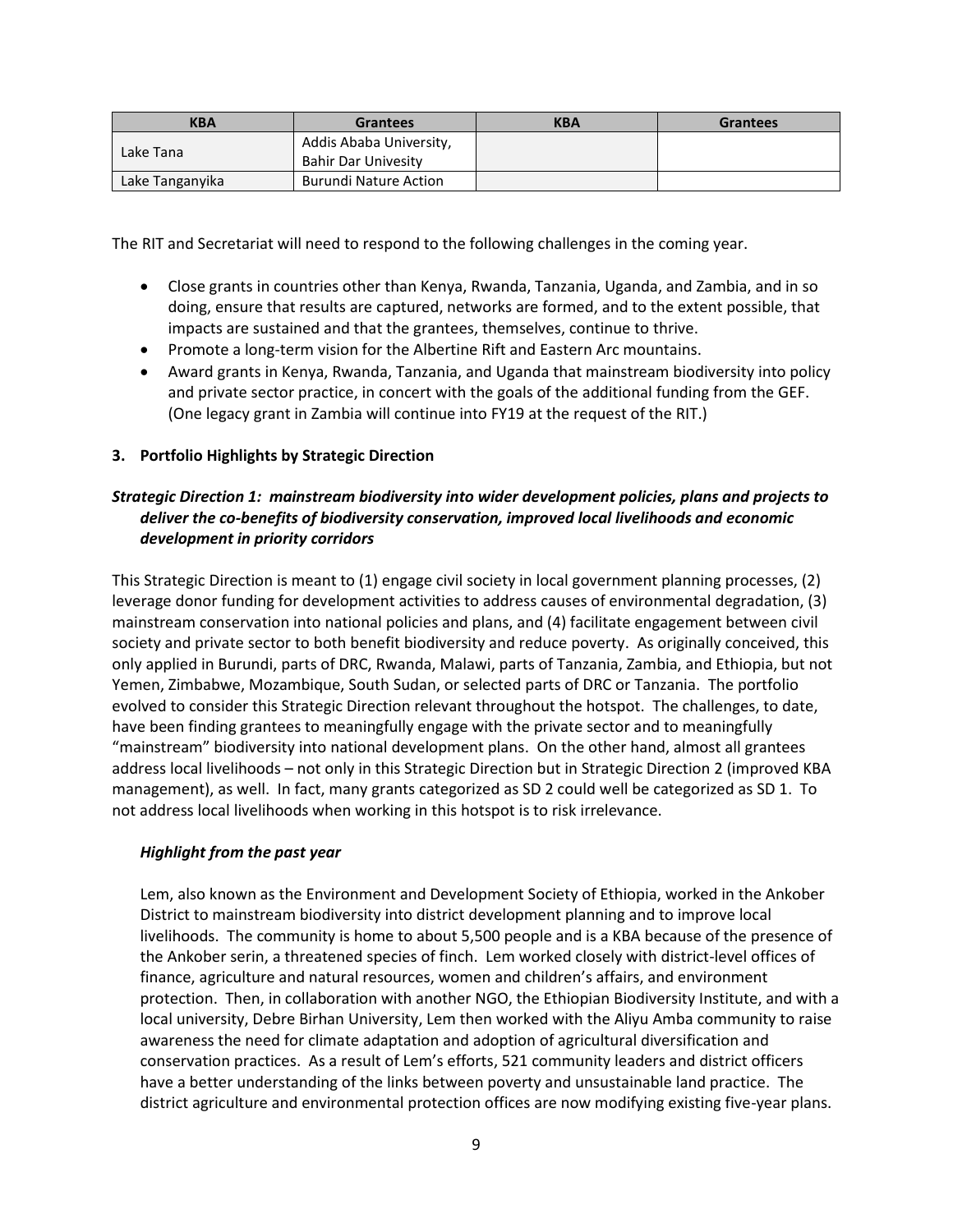A further 460 hectares of key biodiversity area designated for farm and grazing (termed "production landscape" in CEPF terminology) are now under improved management. Meanwhile, a driver of deforestation has been economic, with unemployed – frequently women – being forced to collect wood to make charcoal for sale. Lem trained 121 women in more sustainable harvesting and better charcoal production practices, simultaneously reducing their impact and improving the value of their product. To further reduce pressure on natural resources, Lem trained 139 women and provided them basic inputs beekeeping, rearing of sheep, and fuel-efficient stove production. Trainees saw their annual incomes increase from a baseline of \$120 to \$500 by project close.

# *Strategic Direction 2: improve the protection and management of the KBA network throughout the hotspot*

This Strategic Direction is meant to (1) improve the protection status of KBAs, (2) facilitate the engagement of civil society in environmental impact assessments and other processes meant to protect sites, and (3) identify new KBAs in the hotspot. This strategic direction has received the greatest interest from grantees, reflecting their capacity to implement such work. As stated above, the majority of projects in this area include elements of SD 1 to improve local livelihoods.

## *Highlight from the past year*

The Gishwati forest is part of a remnant track of pristine forest in northern Rwanda, near to the borders of Uganda and the DR Congo. Once part of a much larger forest, over the past forty years, it shrunk to its current size of 1,484 hectares as the result poverty, refugee movements, expansion of tea estates, and population growth. The forest is also home to an isolated population of chimpanzees. In the mid-2000s, the Government of Rwanda ultimately declared Gishwati a protected area and then linked it with another forest fragment, Mukura; however, the government had no resources or staff to manage the park. In a unique arrangement that was formalized in 2015, asked the Forest of Hope Association, to manage the Gishwati portion. FHA had been a leader in primate research in the forest, but then was being asked to fill a new role of park management, one the government did not have the funds to otherwise support. With the assistance of CEPF and other donors, FHA took on multiple roles.

FHA developed partnerships with multiple government agencies responsible for parks, forestry, mining, and economic development, as well as with the army and police and officials within the Rutsiro District. FHA coordinated their inputs, or at least, their cooperation, starting by explaining their responsibilities under Rwanda law for forest protection. FHA then engaged six communities surrounding Gishwati, establishing forest protection committees that provided rangers/patrols to protect the chimpanzee habitat from deforestation, pit mining, and grazing. Because of FHA, Gishwati is no longer merely a "paper park." Surrounding communities understand where park boundaries are and the value they derive from its conservation, and FHA, with collaboration from the government personnel formally responsible for park management, completed a METT for the first time.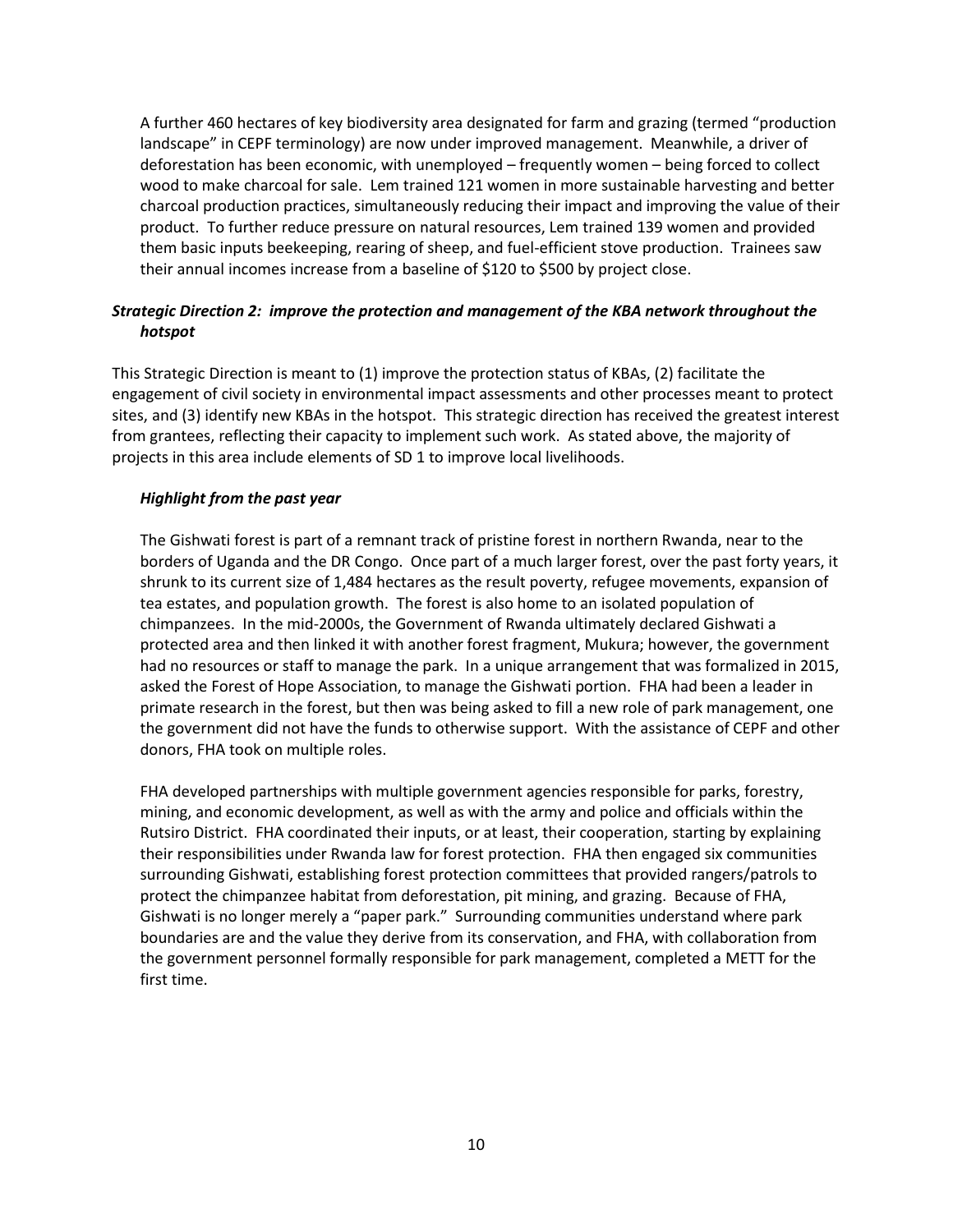# *Strategic Direction 3: initiate and support sustainable financing and related actions for the conservation of priority KBAs and corridors*

This Strategic Direction is meant to support CSOs to develop (1) forest carbon partnerships and projects and (2) non-carbon PES schemes and other market mechanisms, particularly for freshwater KBAs. It also (3) supports CSOs to improve their management financial capacity and (4) supports the development of the civil society sector in Eritrea, South Sudan, and Yemen. As originally conceived, these investment priorities did not apply in all parts of the hotspot, but per the Mid-Term Assessment, these investment priorities now apply to the whole region – particularly Kenya and Uganda.

# *Highlight from the past year*

With the guidance from the mid-term assessment, CEPF made four grants to explore the promotion of payment for ecosystem services (PES) schemes. The results of these grants are now helping us better understand the niche for CEPF. Apart from wanting to have four successful projects, we wanted to know: is the typical CEPF grant – roughly \$125,000 over 18-24 months, ideally to a national-based NGO – the right vehicle for promoting PES? Approaching the end of each of these grants, we have a bit of an answer.

One of the grants, to the Maasai Wilderness Conservation Trust (MWCT), working in the Chyulu Hills of Kenya, stands separate from the others because it deals with carbon forestry and because CEPF joined at the end of a longer story. MWCT and its partners had been working for over seven years, and with funding from international donors, had spent over \$1.5 million to develop the Chyulu Hills REDD + project, a project that would sell forest-based carbon credits on the voluntary market, with revenues for use by local communities. CEPF came in at a crucial, final minute to support emissions reduction quantification, verification, and social and biological monitoring which enabled the project's first-ever sale, raising \$237,600 for community-based natural resource management. Perhaps grant-making opportunities like this, queued up for success, are relatively few, but when they do arise, CEPF is nimble enough to fill the gap.

The other three grants are based on water flows, and with these, CEPF joined toward the beginning of the story. We made awards to the Chimpanzee Sanctuary and Wildlife Conservation Trust (CSWCT), working with communities around the Bugoma Central Forest Reserve of Uganda, Nature Kenya, working with water users' associations in and around Mt. Kenya National Park, and Kijabe Environment Volunteers (KENVO), working in Kenya's Kikuyu Escarpment, a protected forest. Each of the organizations has engaged upstream "sellers" of water services; tried to identify, and cultivate, downstream "buyers" of water services; and, worked to broker deals between the two. While one measure of success – the day that money changes hands – could be years away, as the MWCT example shows. However, each has taken important steps: CSWCT in establishing the "willingness to accept" price that small farmers demand per hectare to better manage riparian forest corridors; Nature Kenya in convincing local industry to make "corporate social responsibility" contributions prior to the development of a formal market mechanism; and KENVO in promoting county-level policy changes that allow buyers and sellers to enter into more secure deals. There are several steps to go, but the MWCT example shows success can be had.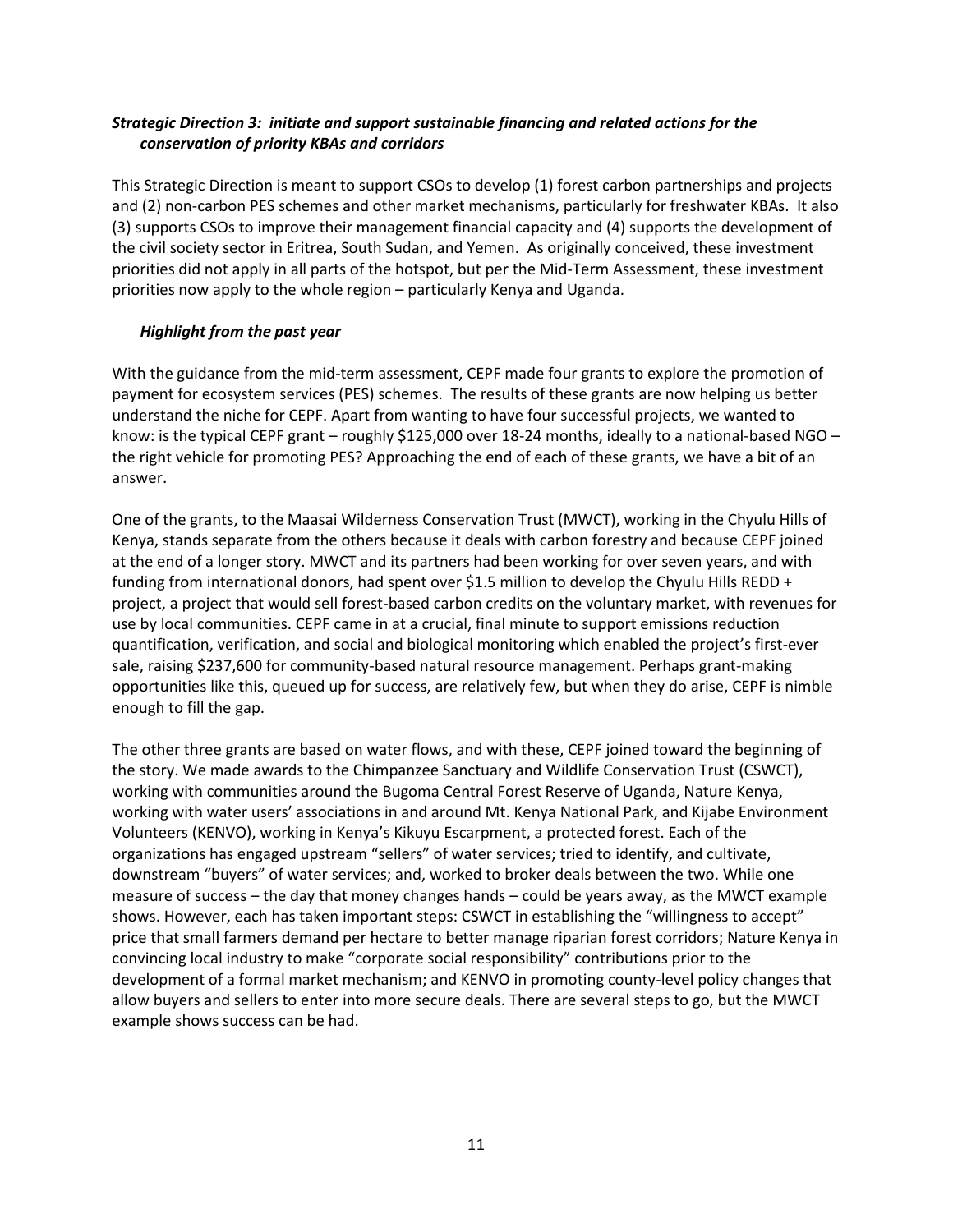## **4. Collaboration with CEPF Donors, Other Donors, and Local Government**

CEPF works with donors at the level of the Secretariat, the RIT, and via individual grantees. At a grantee level, collaboration is robust, if not, effectively mandatory. Very few project ideas, if any, are put forward absent some level of coordination, if not outright advance approval, from relevant local authorities, and most grantees are working with other CSOs/NGOs, if only because CEPF funds, alone, are not enough to achieve a project's long-term goals. By design, CEPF encourages individual grantees to pursue their own networks with leveraging our funds in the name of their organizations, as our goal is to promulgate – *not own* – the approach to conservation outlined in the Ecosystem Profile.

The RIT and Secretariat integrate the collaborative efforts of the grantees and pursue their own network to further the cause. This includes frequent exchange with representatives of CEPF donors and purposeful collaboration with in-country representatives, particularly the GEF/UNDP Small Grants Programmes in Kenya and Mozambique. BirdLife promotes the KBA methodology and CEPF priorities via its formal network of partnerships, and IUCN does the same via its larger membership base. In a particular example from the past year, the Secretariat and RIT were key drivers behind the African Great Lakes Conference, formally organized and led by The Nature Conservancy. Our support for this effort allowed for a much broader connection to basin managers, scientists, and donors from Europe, Japan, and the U.S. that all support better management of freshwater KBAs in the hotspot.

#### **5. Conclusion**

The CEPF grants portfolio in the Eastern Afromontane is proceeding appropriately. Grants have been awarded opportunistically per the capacity of grantees. The challenge in the coming year will be to promote sustainability in countries where grants are ending and to promote a long-term vision for the graduation of civil society from CEPF support.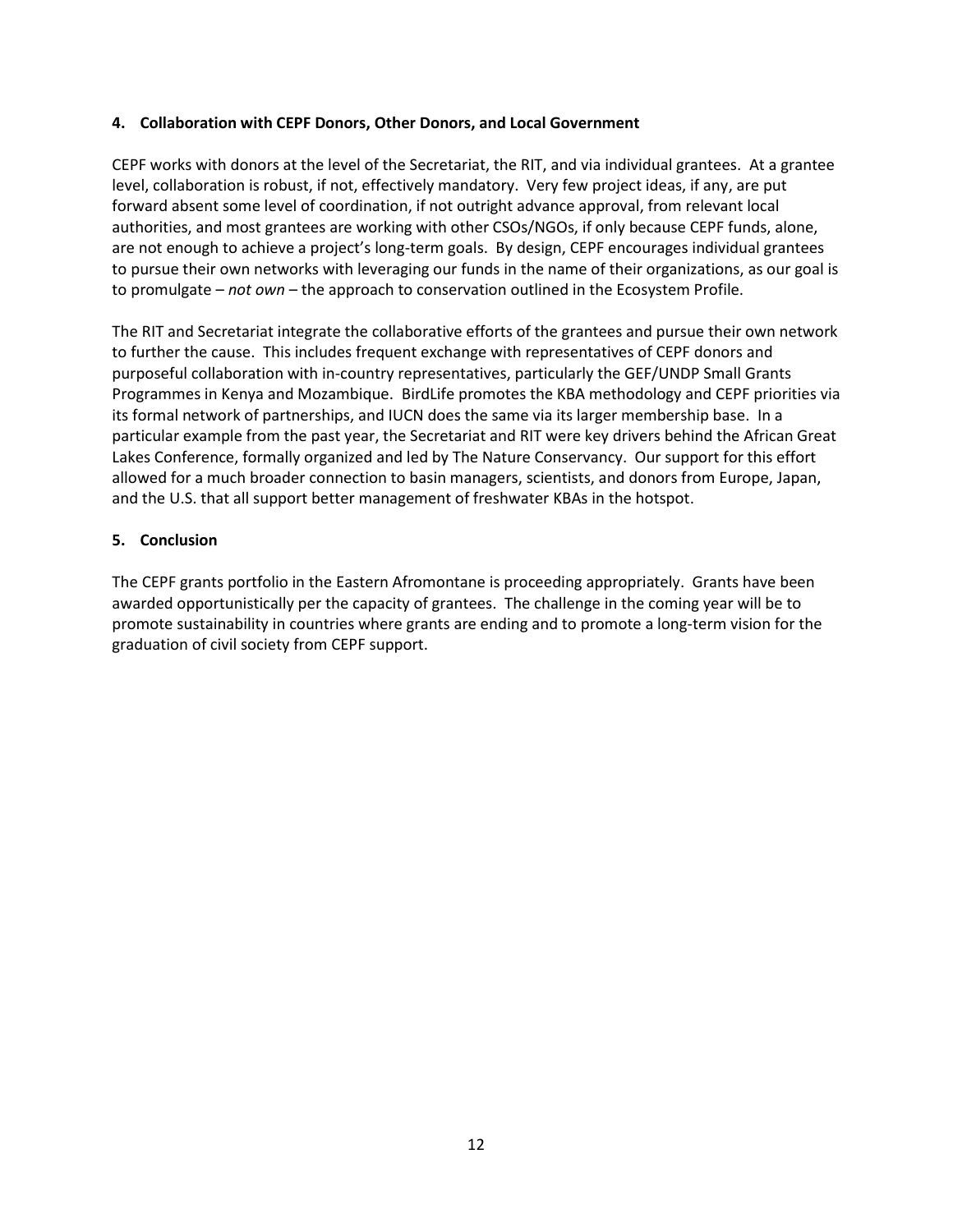#### **6. Summary Figures**





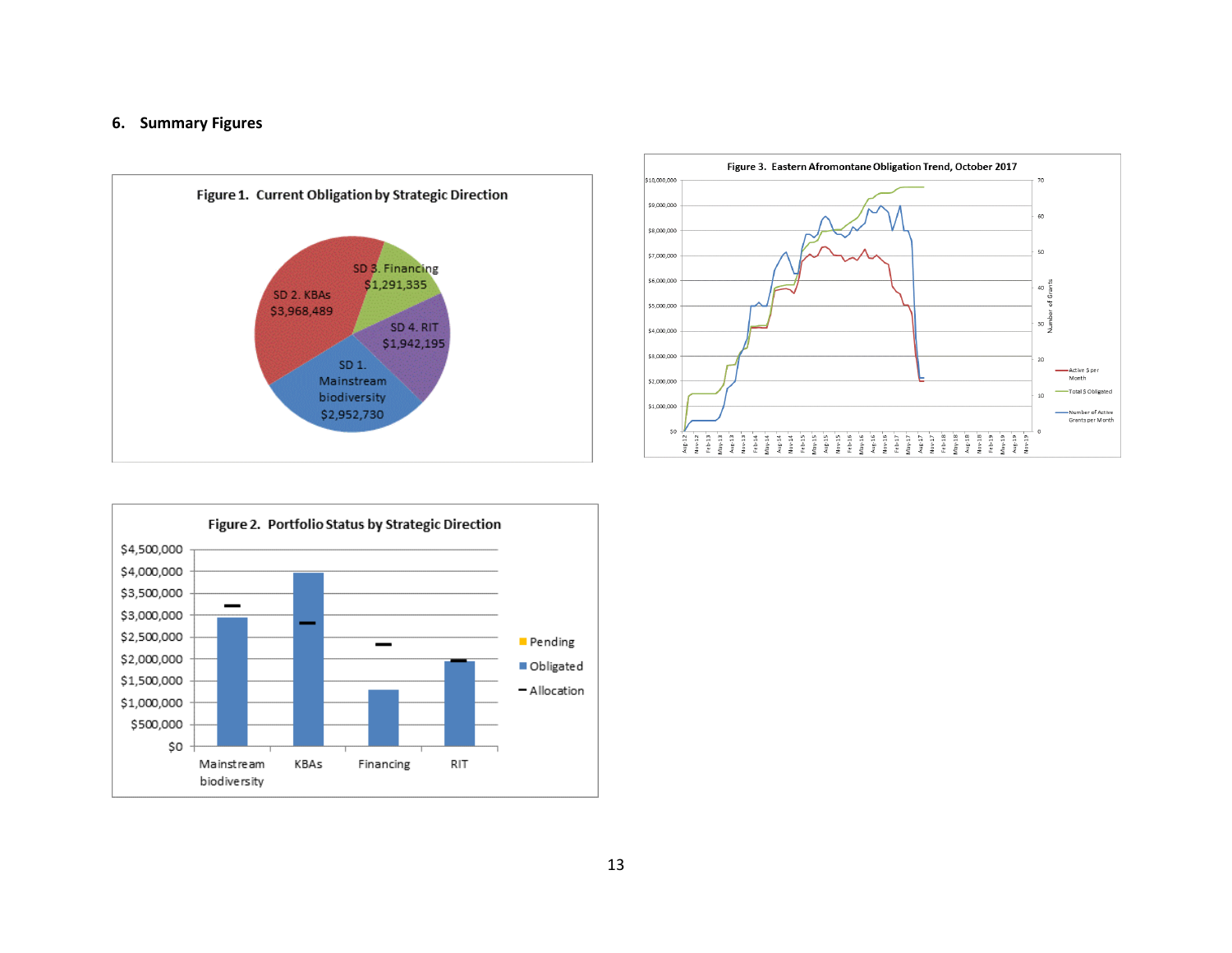# **7. Update on Progress Toward Targets in the Portfolio Logical Framework**

| <b>Objective</b>                                                                                                     | <b>Targets</b>                                                                                                                                                                                                      | <b>Results</b>                                                                                                                                                                                                                             |
|----------------------------------------------------------------------------------------------------------------------|---------------------------------------------------------------------------------------------------------------------------------------------------------------------------------------------------------------------|--------------------------------------------------------------------------------------------------------------------------------------------------------------------------------------------------------------------------------------------|
|                                                                                                                      | At least 60 civil society actors<br>participate in conservation programs<br>guided by the ecosystem profile                                                                                                         | 135 projects were granted to 104 unique grantees (94 main grantees and 19<br>sub-grantees, of which 10 unique)                                                                                                                             |
|                                                                                                                      | The conservation community in the<br>Hotspot is better organized, shows                                                                                                                                             | 77 Civil Society Organisations were trained through the RIT-led capacity<br>building programme (with FFI, TBA and CLP). This included 155 individuals<br>(34% female)                                                                      |
|                                                                                                                      | improved capacities, and has<br>improved collaboration with<br>development stakeholders                                                                                                                             | In total, 18,901 people benefited from training provided by grantees (37%<br>female)                                                                                                                                                       |
| Strengthening the involvement and<br>effectiveness of civil society in                                               |                                                                                                                                                                                                                     | 14 new networks have been establishment, and 18 new CSOs were created                                                                                                                                                                      |
| achieving conservation and<br>management of globally important<br>biodiversity in the Eastern<br>Afromontane Hotspot | At least 25 priority key biodiversity<br>areas with strengthened protection<br>and management, representing at<br>least 1.2 million hectares, and<br>including at least 500.000 hectares<br>of new protected areas. | Projects were implemented at 76 individual KBAs, including 40 priority KBAs<br>35 KBAs have strengthened management (32 terrestrial), representing<br>3,772,218 hectares of KBA and including 1,198,266 hectares of new<br>protected areas |
|                                                                                                                      | At least 1.7 million hectares of<br>production landscapes under<br>improved management for<br>biodiversity conservation and<br>ecosystem services.                                                                  | Grantees improved the management of 734,750 hectares of/around KBAs<br>outside protected areas                                                                                                                                             |
|                                                                                                                      | New sustainable financing schemes<br>exist for at least one priority site in<br>each of the priority corridors.                                                                                                     | 6 sustainable financing mechanisms have been/are being supported (against<br>a target of 8): 3 REDD (2 in DRC, 1 in Kenya) and 3 PES (1 in Uganda, 2 in<br>Kenya). Only 2 are in a priority corridor (DRC)                                 |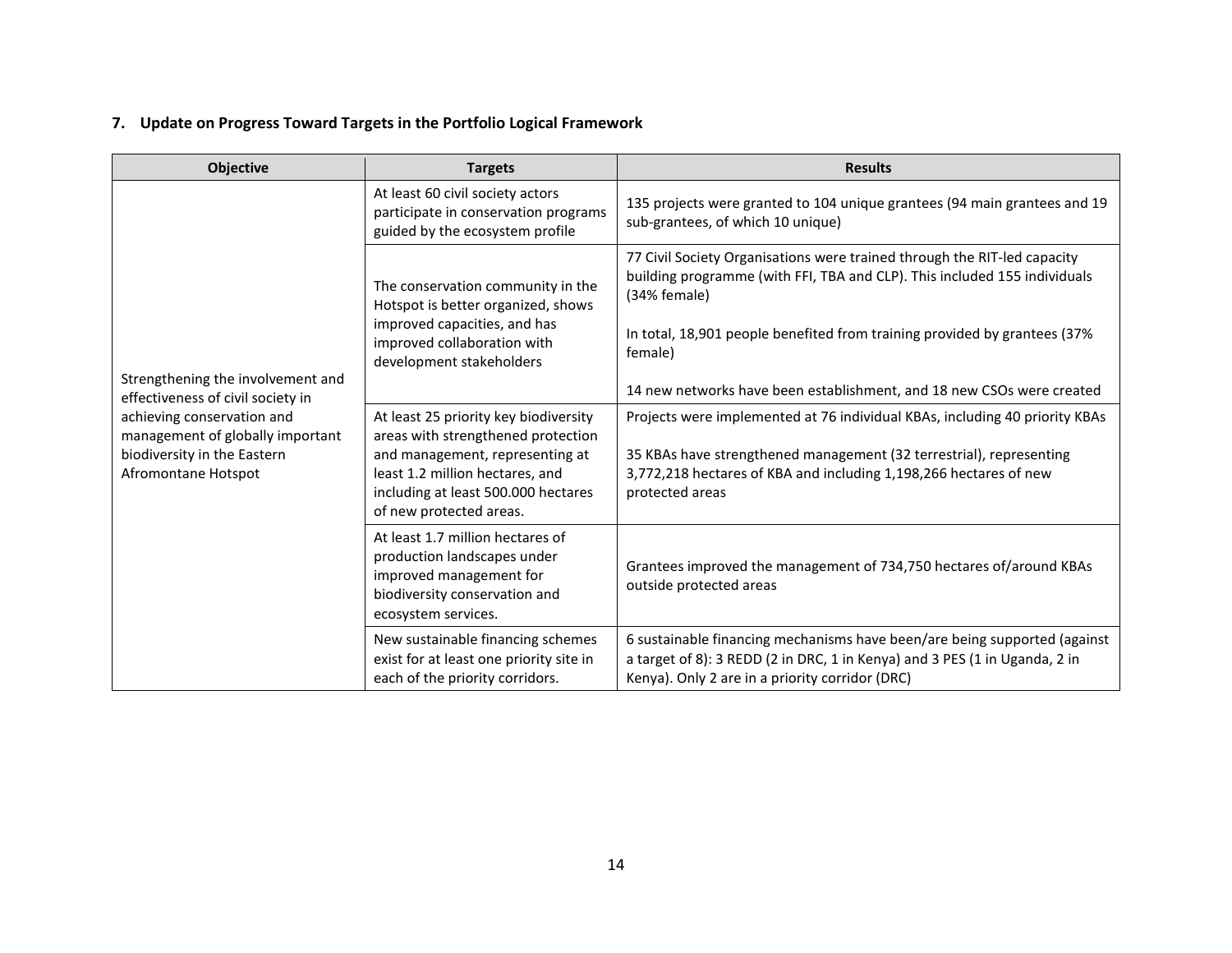| <b>Intermediate Outcomes</b>                                                                                                                                                                                              | <b>Intermediate Indicators</b>                                                                                                                                                                               | <b>Results</b>                                                                                                                                                                                                                                                   |
|---------------------------------------------------------------------------------------------------------------------------------------------------------------------------------------------------------------------------|--------------------------------------------------------------------------------------------------------------------------------------------------------------------------------------------------------------|------------------------------------------------------------------------------------------------------------------------------------------------------------------------------------------------------------------------------------------------------------------|
| Outcome 1:                                                                                                                                                                                                                | Number of local and community<br>development plans or other<br>processes in which biodiversity<br>conservation priorities and actions<br>are incorporated through civil<br>society engagement in the process | 20 new local development plans (Village by-laws, Local Action Plans, etc)<br>have been agreed with government and other stakeholders, which include<br>conservation considerations (compared to target of 10)                                                    |
| Biodiversity mainstreamed into<br>wider development policies, plans<br>and projects, delivering the co-<br>benefits of biodiversity conservation,<br>improved local livelihoods and<br>economic development in 4 priority | Number of national development<br>plans or other processes in which<br>biodiversity conservation priorities<br>and actions are incorporated<br>through civil society engagement                              | No mainstreaming into national development plans/policies has been<br>achieved (compared to target of 10)                                                                                                                                                        |
| corridors (and associated KBA<br>groups) and 7 countries.<br>\$3,200,000                                                                                                                                                  | Amount of funding directed at<br>livelihood activities (using CEPF<br>investment as leverage) which also<br>benefit biodiversity conservation in<br>and around KBAs in priority corridors                    | US\$ 1,254,740 has been leveraged directly for livelihood activities<br>(compared to target of US \$250,000)                                                                                                                                                     |
|                                                                                                                                                                                                                           | Number of private sector ventures<br>which benefit biodiversity and local<br>livelihoods                                                                                                                     | 2 projects engaged with private sector ventures (against target of $10$ ) – one<br>in Burundi (Rainforest Alliance, tea factory) and one in Malawi (honey<br>production). [NB 5 additional projects under this Investment Priority are still<br>to be assessed.] |
|                                                                                                                                                                                                                           | Number of terrestrial KBAs under<br>enhanced protection status and<br>number of hectares covered.                                                                                                            | 32 Terrestrial KBAs are under improved management (target: 25), covering<br>3,652,219 hectares                                                                                                                                                                   |
| Outcome 2:<br>Improved protection and<br>management of the KBA network<br>through involvement of civil society                                                                                                            | Number of management plans<br>developed or improved, with<br>enhanced implementation<br>underway, and number of hectares<br>covered.                                                                         | 16 management plans were developed or improved (target was 10),<br>encompassing 1,855,241 hectares                                                                                                                                                               |
| \$2,800,000                                                                                                                                                                                                               | Number of engagements of civil<br>society in EIA and site safeguard<br>processes resulting in strengthened<br>implementation at the most urgently<br>threatened sites                                        | 12 projects (target was 10) supported EIA engagements at urgently<br>threatened sites; this includes EIA training, monitoring, networking, and<br>active community / government / private sector engagement                                                      |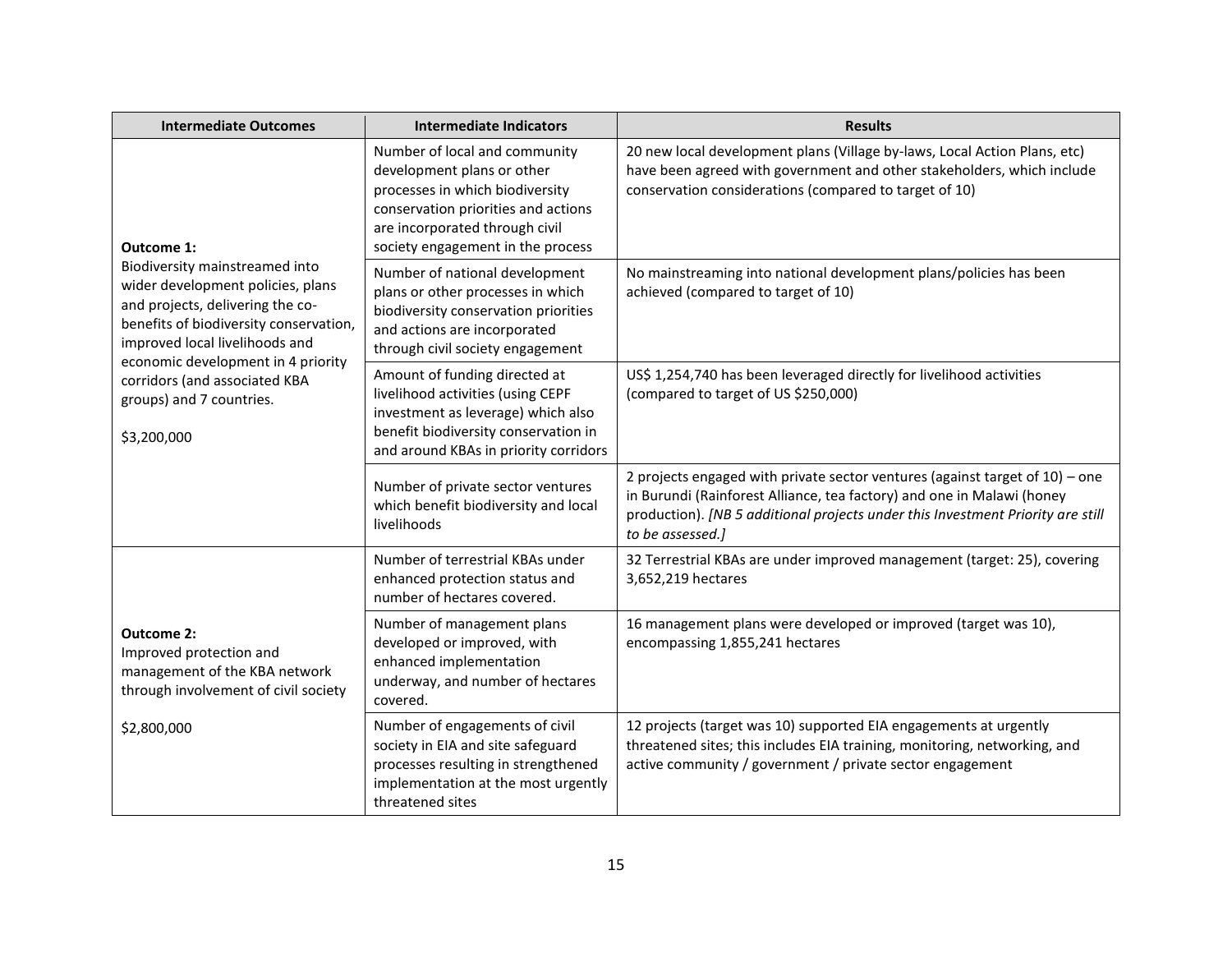| <b>Intermediate Outcomes</b>                                                                                                                                                    | <b>Intermediate Indicators</b>                                                                                                                                                                 | <b>Results</b>                                                                                                                                                                                                                                                                                                                        |
|---------------------------------------------------------------------------------------------------------------------------------------------------------------------------------|------------------------------------------------------------------------------------------------------------------------------------------------------------------------------------------------|---------------------------------------------------------------------------------------------------------------------------------------------------------------------------------------------------------------------------------------------------------------------------------------------------------------------------------------|
|                                                                                                                                                                                 | Number of new KBAs identified and<br>changes in KBAs status resulting<br>from an improved knowledge and<br>information (including sites for<br>irreplaceable plant diversity)                  | 1 new KBA (in Kenya) has already been added to the list; 5 additional new<br>KBAs are under assessment following the new KBA standard. 6 Projects are<br>working on updating the BP status of under-researched KBAs. Together this<br>makes 12 KBAs with new information (target was 5)                                               |
| Outcome 3:<br>Financing mechanisms established in<br>4 priority corridors and 2 additional<br>sites ensuring substantial long-term                                              | Number of forest carbon<br>partnerships and projects<br>established and achieving<br>biodiversity conservation objectives<br>in each of three priority corridors<br>and in two individual KBAs | 1 Project (in Kenya) has just started selling its first credits. One other project<br>completed REDD+ feasibility assessments for 2 KBAs in the DRC. (Target was<br>6.)<br>In addition, on advice of the Board in 2015, 3 new projects were funded in<br>Uganda and Kenya supporting the development of water-related PES<br>projects |
| financing for conservation activities<br>in the most important sites, and<br>conservation community enabled to<br>raise funds and develop similar<br>mechanisms in the Hotspot. | Increased levels of CSO capacity in<br>all Hotspot countries for<br>conservation fund raising and<br>project management                                                                        | Training was provided to CSOs in 13 countries - i.e. in all countries besides<br>Saudi Arabia and Eritrea (target was 10)<br>In total, 18,901 people benefited from training provided by grantees (37%<br>female)                                                                                                                     |
| \$2,300,000                                                                                                                                                                     | New conservation community<br>developed and playing an effective<br>role in KBA conservation in Eritrea,<br>South Sudan, and Yemen                                                             | 47 grants included engagements in these countries, including capacity needs<br>assessments (all 3 countries) and training/networking (Yemen and South<br>Sudan). Unfortunately, in none of the 3 countries, active KBA conservation is<br>ongoing due to political circumstances.                                                     |
| <b>Outcome 4:</b><br>Strategic leadership and effective<br>coordination of CEPF investment                                                                                      | All groups receiving grants achieve a<br>satisfactory score on final<br>performance scorecard                                                                                                  | Not assessed yet                                                                                                                                                                                                                                                                                                                      |
| provide, and a broad constituency of<br>civil society groups built across                                                                                                       | RIT performance in fulfilling<br>approved terms of reference                                                                                                                                   | Not assessed yet                                                                                                                                                                                                                                                                                                                      |
| institutional and political<br>boundaries, through a Regional<br>implementation team (RIT)                                                                                      | All civil society groups in investment<br>areas know CEPF and are given equal<br>chance to participate to in call for<br>proposals                                                             | In total, CEPF received 943 applications over 16 calls for proposals between<br>2012 and 2017                                                                                                                                                                                                                                         |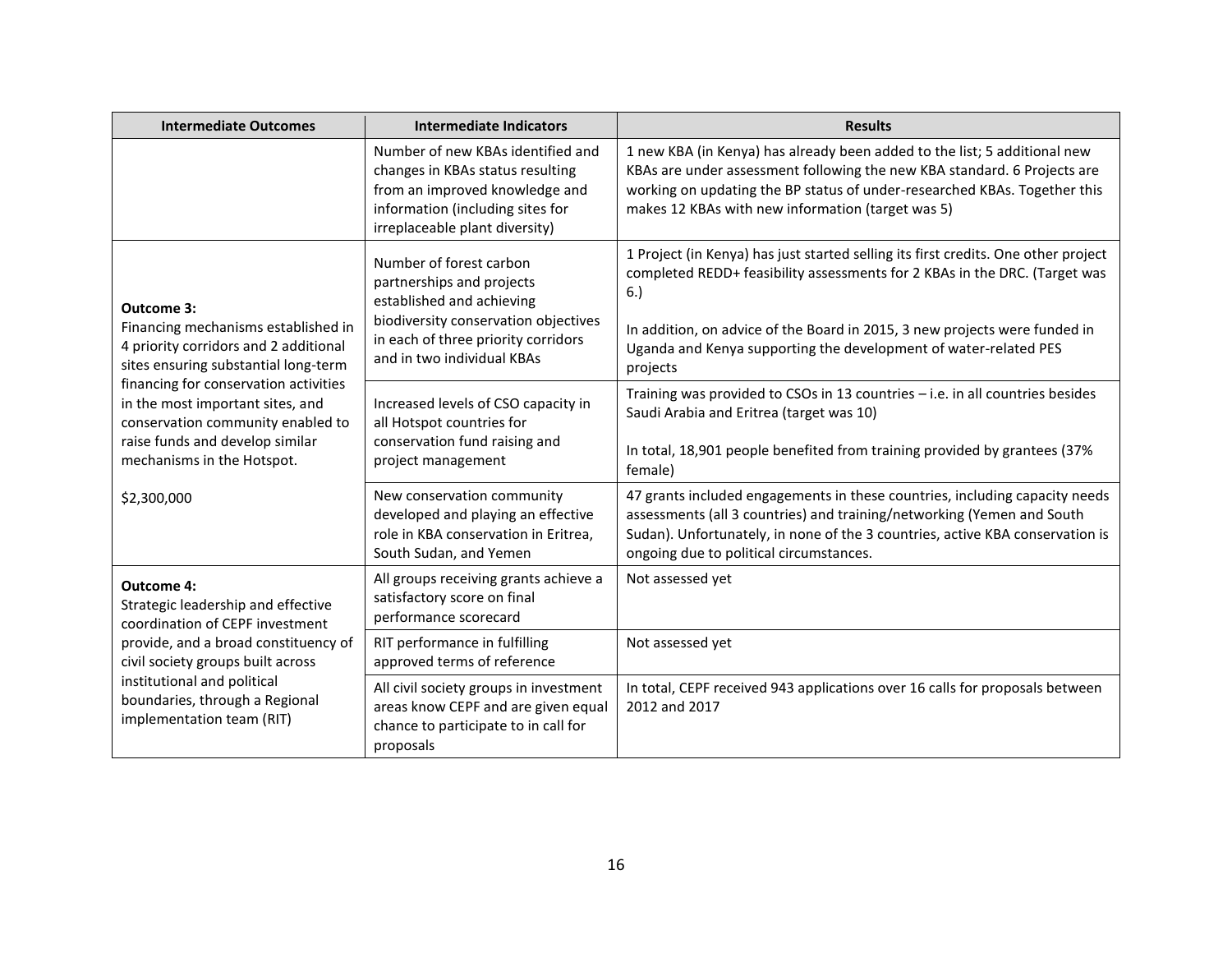| <b>Intermediate Outcomes</b> | Intermediate Indicators                                                                                                    | <b>Results</b>                                                                                                                                                                                                                                                                                      |
|------------------------------|----------------------------------------------------------------------------------------------------------------------------|-----------------------------------------------------------------------------------------------------------------------------------------------------------------------------------------------------------------------------------------------------------------------------------------------------|
| \$1,500,000                  | Amount of co-funding (for activities<br>implemented by CEPF grantees) that<br>have been facilitated by the RIT             | Overall, grantees promised to leverage USD 2.7 million in their proposals; in<br>fact, they leveraged USD 8.3 million. CEPF/RIT leveraged USD 2.2 million for<br>the hotspot from the additional GEF funds. In total, USD 10.5 million has<br>been leveraged so far (of a target of USD 15 million) |
|                              | At least 60% of the CEPF grantees<br>have improved management<br>capacities thanks to RIT capacity<br>building activities. | Not assessed yet                                                                                                                                                                                                                                                                                    |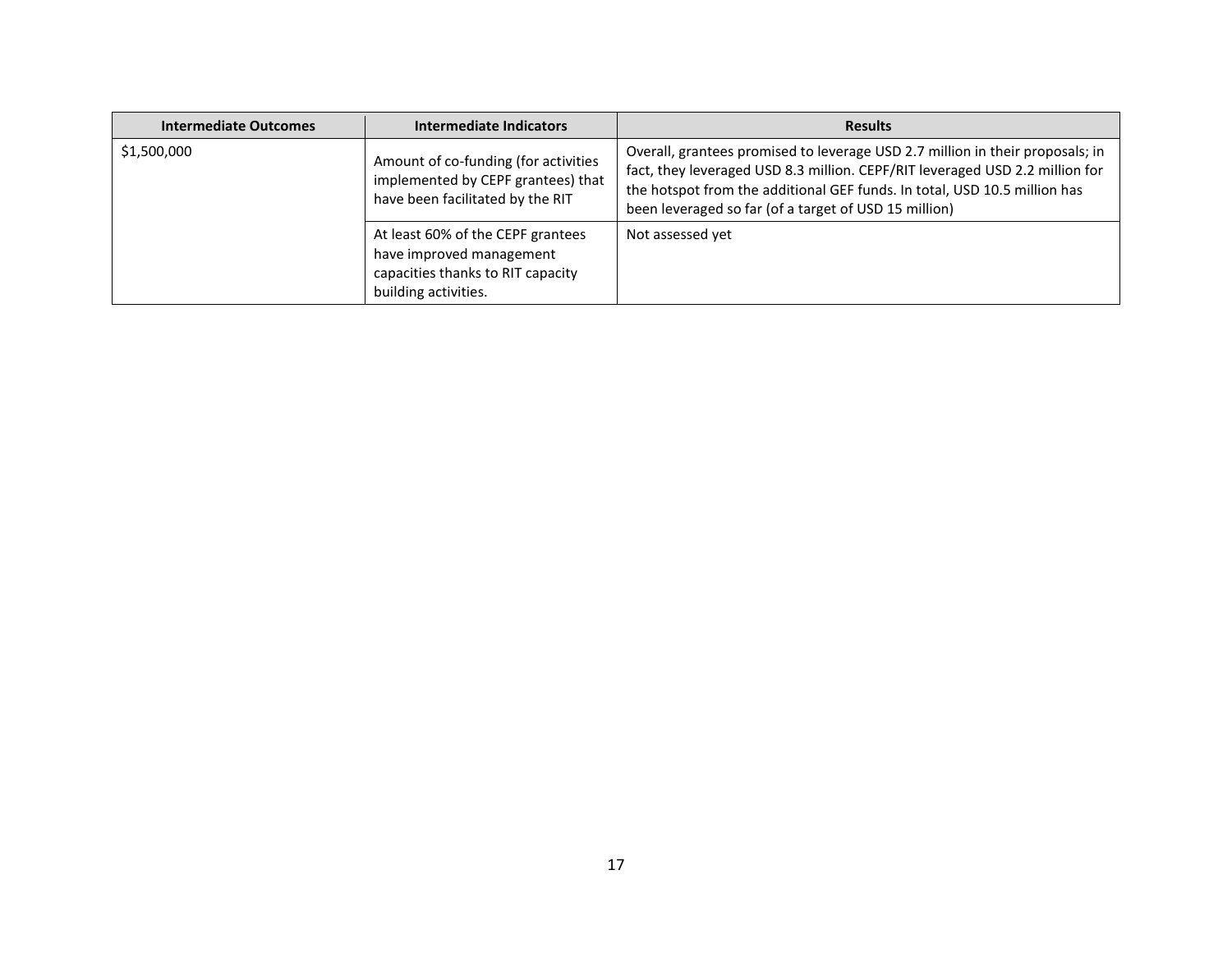# **8. All Awarded Grants, by Start Date**

| No.            | <b>CEPF ID</b> | Organization                                      | <b>SD</b>      | Country    | <b>Obligated</b><br><b>Amount</b> | <b>Title (Truncated)</b>             | <b>Start</b><br><b>Date</b> | <b>End Date</b> |
|----------------|----------------|---------------------------------------------------|----------------|------------|-----------------------------------|--------------------------------------|-----------------------------|-----------------|
| 1              | 61682          | <b>BirdLife International</b>                     | $\overline{4}$ | <b>RIT</b> | \$919,395                         | <b>RIT</b>                           | $Sep-12$                    | Aug-17          |
| $\overline{2}$ | 61681          | <b>BirdLife International</b>                     | $\overline{a}$ | <b>RIT</b> | \$477,717                         | <b>RIT</b>                           | $Sep-12$                    | Aug-17          |
| 3              | 62242          | Ethiopia Wildlife and Natural History<br>Society  | 4              | <b>RIT</b> | \$102,888                         | <b>RIT</b>                           | $Oct-12$                    | Aug-17          |
| 4              | 62582          | <b>BirdLife Zimbabwe</b>                          | $\overline{2}$ | Zimbabwe   | \$129,390                         | Stakeholder capacity build           | $May-13$                    | Apr-15          |
| 5              | 62605          | Albertine Rift Conservation Society               | $\overline{2}$ | Regional   | \$57,310                          | Civil Society Alliance for           | Jun-13                      | Dec-13          |
| 6              | 63512          | Royal Botanical Gardens, Kew                      | $\overline{2}$ | Mozambique | \$69,415                          | <b>Biodiversity Conservation</b>     | Jun-13                      | Jun-16          |
| 7              | 62562          | MELCA-Ethiopia                                    | 2              | Ethiopia   | \$117,229                         | Sheka Forest Biosphere<br>Res        | $Jun-13$                    | <b>Nov-14</b>   |
| 8              | 62598          | Frankfurt Zoological Society                      | $\overline{2}$ | Tanzania   | \$260,271                         | <b>Protecting Priority Conser</b>    | Jul-13                      | Dec-16          |
| 9              | 62610          | <b>Wildlife Conservation Society</b>              | $\overline{2}$ | DR Congo   | \$187,300                         | <b>Establishment and Manag</b>       | $Jul-13$                    | Dec-15          |
| 10             | 62603          | <b>MICAIA Foundation</b>                          | $\overline{2}$ | Mozambique | \$80,993                          | <b>Biodiversity Conservation</b>     | Jul-13                      | Aug-15          |
| 11             | 62584          | Fauna and Flora International                     | $\overline{2}$ | Mozambique | \$79,552                          | <b>Mount Mabu Conservation</b>       | $Jul-13$                    | Mar-16          |
| 12             | 62590          | Fauna and Flora International                     | $\overline{2}$ | Tanzania   | \$158,026                         | Securing the Ntakata Fores           | Jul-13                      | $Sep-15$        |
| 13             | S13-014        | lan Gordon                                        | 1              | Regional   | \$3,983                           | Promoting the recognition            | Aug-13                      | Oct-13          |
| 14             | S13-020        | <b>Filmmakers Alliance</b>                        | $\overline{3}$ | Mozambique | \$20,000                          | The Lost Mountain                    | $Sep-13$                    | Oct-14          |
| 15             | 63362          | Rainforest Alliance                               | $\mathbf{1}$   | Burundi    | \$157,964                         | Conserving Biodiversity Th           | $Oct-13$                    | <b>Dec-15</b>   |
| 16             | S13-065        | Development Impact                                | $\mathbf{1}$   | Tanzania   | \$20,000                          | Empowering women to<br>bec           | $Oct-13$                    | Apr-15          |
| 17             | S13-022        | Manda Wilderness Agricultural Project             | 1              | Mozambique | \$19,995                          | Protecting Biodiversity wi           | $Oct-13$                    | <b>Nov-14</b>   |
| 18             | 62574          | Foundation for Endangered Wildlife                | 2              | Yemen      | \$120,000                         | <b>Building Advocacy and</b><br>Deve | $Oct-13$                    | Mar-16          |
| 19             | 62575          | <b>Burundi Nature Action</b>                      | $\overline{2}$ | Burundi    | \$74,351                          | <b>Restauration et Conservati</b>    | $Oct-13$                    | $Sep-15$        |
| 20             | S13-033        | Africa Wildlife Foundation                        | 3              | Kenya      | \$19,980                          | Strengthening Local Organi           | $Oct-13$                    | $Sep-14$        |
| 21             | S13-119        | Amjad and Majdi Salameh Company                   | $\overline{3}$ | Yemen      | \$19,825                          | Capacity needs assessment            | $Oct-13$                    | Mar-14          |
| 22             | 63386          | <b>Wildlife Conservation Society</b>              | $\mathbf{1}$   | Tanzania   | \$149,855                         | <b>Establishing Conservation</b>     | Nov-13                      | Oct-16          |
| 23             | S13-026        | União dos Camponeses e Associações<br>de Lichinga | 1              | Mozambique | \$19,905                          | Preservação da Natureza<br>no        | $Nov-13$                    | Oct-14          |
| 24             | S13-032        | International Gorilla Conservation<br>Programme   | 3              | Regional   | \$19,710                          | Strengthening Local Instit           | $Nov-13$                    | Dec-14          |
| 25             | S13-077        | <b>Resilience Now</b>                             | $\mathbf{1}$   | Burundi    | \$18,418                          | Réalisation participative            | Dec-13                      | $Jul-14$        |
| 26             | S13-061        | God for People Relief-Development Org             | 1              | Ethiopia   | \$20,000                          | Scaling up Alternative Liv           | $Dec-13$                    | Nov-14          |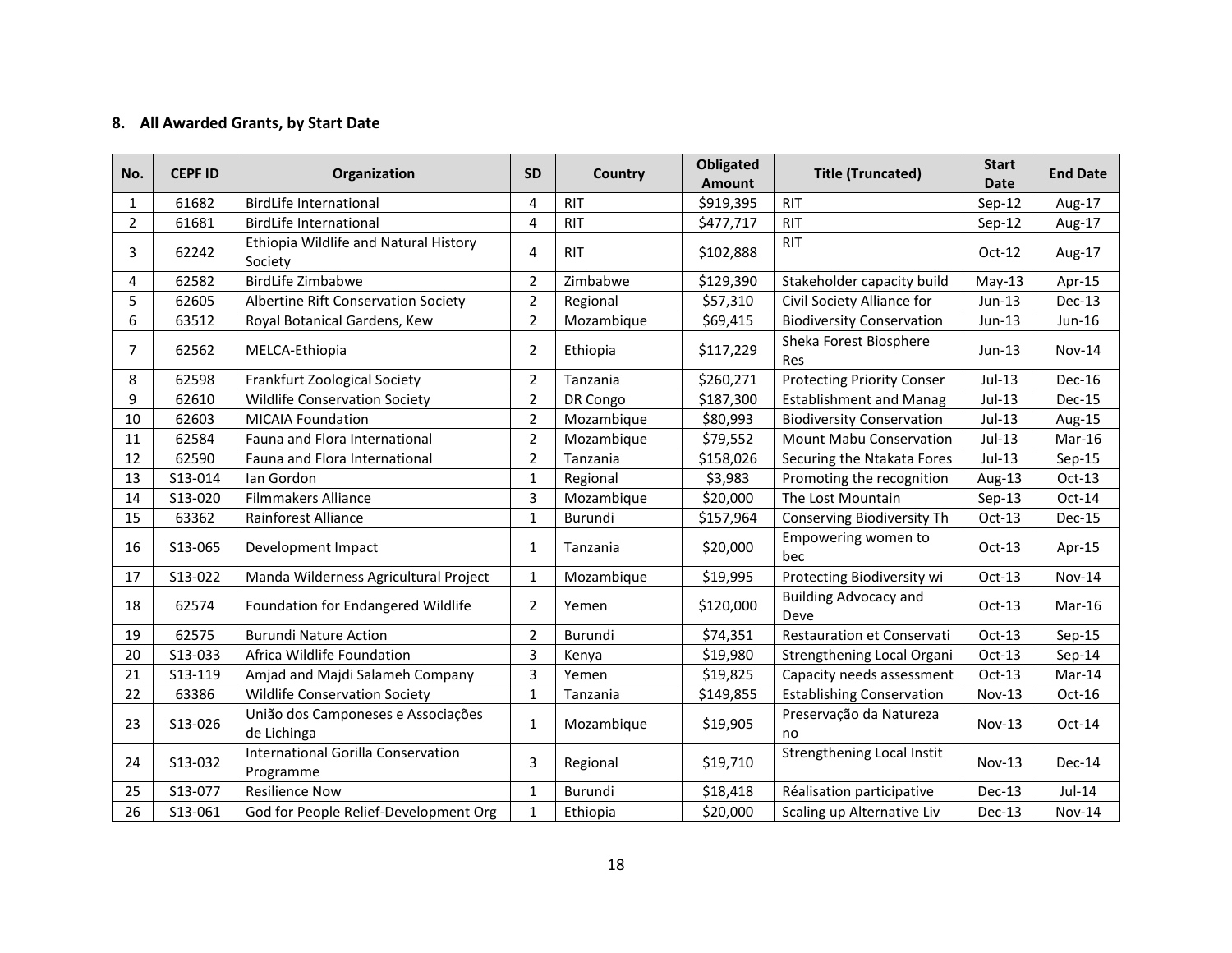| No. | <b>CEPF ID</b> | Organization                                         | <b>SD</b>      | Country     | <b>Obligated</b><br>Amount | <b>Title (Truncated)</b>             | <b>Start</b><br><b>Date</b> | <b>End Date</b> |
|-----|----------------|------------------------------------------------------|----------------|-------------|----------------------------|--------------------------------------|-----------------------------|-----------------|
| 27  | S13-123        | Tharcisse Ukizintambara                              | 3              | Regional    | \$16,000                   | Civil society capacity nee           | Dec-13                      | Jun-15          |
| 28  | 63341          | Addis Ababa University                               | $\mathbf{1}$   | Ethiopia    | \$197,435                  | Conserving the fish stocks           | $Jan-14$                    | Jun-17          |
| 29  | 63370          | Frankfurt Zoological Societ                          | $\mathbf{1}$   | Ethiopia    | \$149,213                  | Improved Community and               | Jan-14                      | Dec-16          |
| 30  | 63406          | Sustainable Natural Resource<br>Management Assoc.    | $\mathbf{1}$   | Ethiopia    | \$177,693                  | Wof Washa Community Ba               | $Jan-14$                    | Dec-16          |
| 31  | 63410          | Ethiopian Wolf Conservation<br>Programme             | $\mathbf{1}$   | Ethiopia    | \$99,966                   | <b>Biodiversity-Friendly Futu</b>    | $Jan-14$                    | Mar-17          |
| 32  | S13-053        | Action Ceinture Verte pour<br>l'Environnement        | $\mathbf{1}$   | Burundi     | \$16,000                   | Projet de conservation de            | $Jan-14$                    | Dec-14          |
| 33  | S13-067        | <b>Bahir Dar University</b>                          | 1              | Ethiopia    | \$19,994                   | <b>Empowering Major</b><br>Stakeho   | $Jan-14$                    | $Sep-15$        |
| 34  | S13-110        | <b>Straightforward Development Services</b>          | 1              | Rwanda      | \$5,000                    | Promoting the Value Of Ho            | Jan-14                      | Jun-14          |
| 35  | S13-060        | <b>MELCA Ethiopia</b>                                | $\mathbf 1$    | Ethiopia    | \$8,540                    | Fostering collaboration fo           | $Jan-14$                    | Dec-14          |
| 36  | 63400          | Fauna and Flora International                        | $\overline{3}$ | Regional    | \$157,430                  | <b>Building Capacity in Proje</b>    | Jan-14                      | Dec-16          |
| 37  | S13-120        | Wetlands International                               | $\overline{3}$ | South-Sudan | \$19,173                   | Developing the Capacity of           | $Jan-14$                    | Mar-15          |
| 38  | S13-166        | Capacity Building and Leadership<br>Institute        | 3              | Tanzania    | \$19,857                   | Assessing the capacity of            | Feb-14                      | $Jun-14$        |
| 39  | 64392          | Misuku Beekeepers Association                        | $\mathbf{1}$   | Malawi      | \$59,993                   | Misuku Hills Indigenous Fo           | Jun-14                      | May-16          |
| 40  | S13-106        | <b>Eduardo Mondlane University</b>                   | $\mathbf{1}$   | Mozambique  | \$16,000                   | Reducing knowledge gaps f            | Jun-14                      | <b>Nov-15</b>   |
| 41  | 64756          | <b>Wildlife Conservation Society</b>                 | $\overline{2}$ | DR Congo    | \$199,582                  | Protecting the Ngamikka-<br>Lu       | Jun-14                      | $Sep-16$        |
| 42  | 64760          | Albertine Rift Conservation Society                  | 2              | Regional    | \$210,000                  | Civil Society Alliance for           | Jun-14                      | $May-17$        |
| 43  | 64404          | Population Health-Environment Ethiopia               | 1              | Ethiopia    | \$214,789                  | Communities and<br>Institutio        | $Jul-14$                    | Jun-17          |
| 44  | 64411          | Assoc. Burundaise Pour la Protection<br>des Oiseaux  | $\overline{2}$ | Burundi     | \$175,943                  | Integrated Management o              | Jul-14                      | Jun-16          |
| 45  | 64724          | Wildlife and Environmental Society of<br>Malaw       | 2              | Malawi      | \$149,988                  | <b>Advocating for Awareness</b><br>0 | Jul-14                      | Jun-17          |
| 46  | 64733          | Forest of Hope Association                           | 2              | Rwanda      | \$79,937                   | Strengthening the<br>Conserva        | Jul-14                      | $Jun-17$        |
| 47  | 64710          | <b>Horizon Nature</b>                                | 2              | DR Congo    | \$98,340                   | <b>Building a Civil Society A</b>    | Jul-14                      | Dec-16          |
| 48  | 64667          | Action for Environmental Sustainability              | $\overline{2}$ | Malawi      | \$123,100                  | Misuku Hills Biodiversity            | Jul-14                      | Mar-17          |
| 49  | 64766          | Sustainable Development of Agricultural<br>Resources | $\mathcal{P}$  | Yemen       | \$146,007                  | Capacity Building on Envir           | $Jul-14$                    | $Jun-16$        |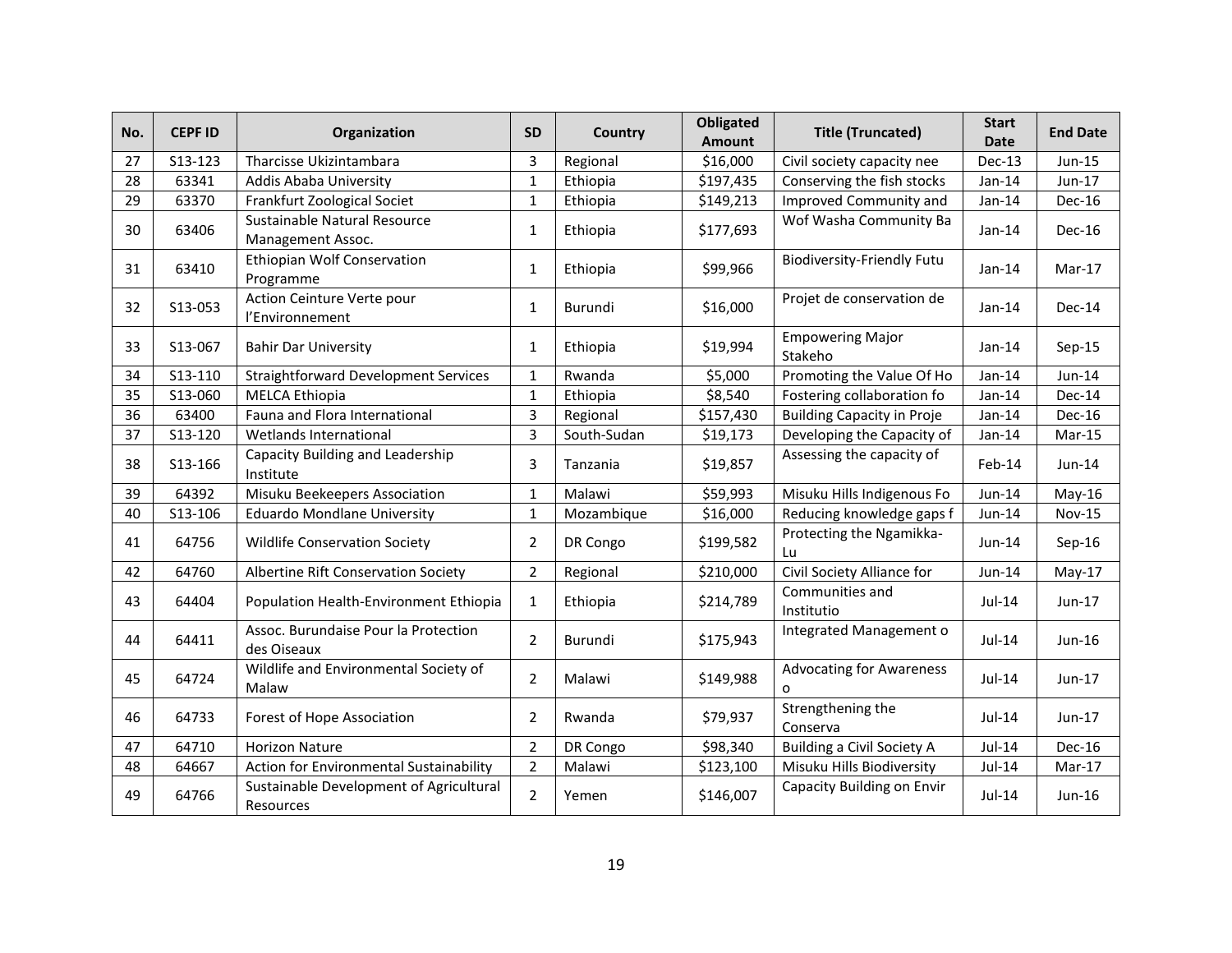| No. | <b>CEPFID</b>       | Organization                                          | <b>SD</b>      | Country     | <b>Obligated</b><br>Amount | <b>Title (Truncated)</b>           | <b>Start</b><br><b>Date</b> | <b>End Date</b> |
|-----|---------------------|-------------------------------------------------------|----------------|-------------|----------------------------|------------------------------------|-----------------------------|-----------------|
| 50  | 64747               | Gullele Botanic Garden                                | $\overline{2}$ | Ethiopia    | \$30,029                   | Community Oriented In-<br>situ     | Jul-14                      | $Dec-16$        |
| 51  | S13-162             | Save Tanzania Forests                                 | 2              | Tanzanai    | \$19,485                   | Promoting Sustainable Live         | Aug-14                      | $Jan-16$        |
| 52  | S13-027             | East African Plant Red List Authority                 | $\mathsf{3}$   | South-Sudan | \$19,500                   | Assessing plant conservati         | Aug-14                      | Mar-15          |
| 53  | S13-146             | Org. pour la défense de<br>l'environnement au Burundi | 3              | Burundi     | \$9,769                    | Accroissement de la protec         | Aug-14                      | $Oct-14$        |
| 54  | 64738               | Association Rwandaise des Ecologistes                 | $\overline{2}$ | Rwanda      | \$25,000                   | Promoting Bamboo and               | $Sep-14$                    | Aug-15          |
| 55  | S14-185             | <b>Endangered Wildlife Trust</b>                      | 3              | Rwanda      | \$19,159                   | Building community and             | $Sep-14$                    | Oct-15          |
| 56  | 7-2014-8            | Conservation Lake Tanganyika                          | $\overline{2}$ | Zambia      | \$8,864                    | <b>Facilitation of elections</b>   | Oct-14                      | Aug-15          |
| 57  | S14-01              | Ahmed Yehia Ali                                       | $\overline{3}$ | Yemen       | \$18,207                   | Training Workshop for M            | Oct-14                      | Feb-15          |
| 58  | S14-262             | University of Gondar                                  | $\mathbf 1$    | Ethiopia    | \$18,663                   | <b>Strengthen Emerging Cons</b>    | $Jan-15$                    | Jun-16          |
| 59  | 65703               | <b>Tropical Biology Association</b>                   | $\overline{3}$ | Regional    | \$249,938                  | Systematic Evaluation of C         | $Jan-15$                    | Jul-17          |
| 60  | 65701               | Fauna and Flora International                         | $\overline{3}$ | Regional    | \$249,999                  | Systematic Evaluation of C         | $Jan-15$                    | Jul-17          |
| 61  | 65713               | African Wildlife Foundation                           | $\mathbf{1}$   | Tanzania    | \$159,432                  | Improved Conservation,<br>Agr      | Feb-15                      | $Jan-17$        |
| 62  | 65706               | <b>Additive Adventures</b>                            | $\mathbf{1}$   | Mozambique  | \$150,000                  | Lost Mountain Phase III: S         | Feb-15                      | Jun-16          |
| 63  | 65708               | <b>Wildlife Conservation Society</b>                  | 2              | Tanzania    | \$185,403                  | <b>Designing Management</b><br>and | Feb-15                      | Feb-17          |
| 64  | $7 - 2015 -$<br>109 | The Peregrine Fund - East Africa Project              | 2              | Kenya       | \$10,000                   | Mapping Mara's<br>Threatene        | Feb-15                      | $Jan-17$        |
| 65  | 65712               | <b>ORDA</b>                                           | $\overline{2}$ | Ethiopia    | \$145,024                  | <b>Community Based Biodiver</b>    | Feb-15                      | $Jan-17$        |
| 66  | 65707               | <b>Bahir Dar University</b>                           | $\overline{2}$ | Ethiopia    | \$149,307                  | Rehabilitation and Sustain         | Feb-15                      | Jul-17          |
| 67  | 7-2014-15           | <b>Ethiopian Wolf Conservation</b><br>Programme       | $\overline{2}$ | Ethiopia    | \$9,925                    | Rabies emergency<br>response       | Feb-15                      | $Oct-15$        |
| 68  | 65711               | Lem - Environment & Development<br>Society            | $\mathbf{1}$   | Ethiopia    | \$149,399                  | Mainstreaming<br>Biodiversity      | $Mar-15$                    | $Jun-17$        |
| 69  | 7-2014-37           | Nature Kenya                                          | $\overline{2}$ | Kenya       | \$10,000                   | Catalyzing the application         | Mar-15                      | Aug-16          |
| 70  | 7-2014-9            | Nyakitonto Youth for Development<br>Tanzania          | 2              | Tanzania    | \$10,000                   | Participatory action to sa         | $Mar-15$                    | Feb-16          |
| 71  | 7-2014-28           | <b>Gulu University</b>                                | $\overline{2}$ | Uganda      | \$9,944                    | Community Information,<br>Fd       | Mar-15                      | $Sep-15$        |
| 72  | 7-2014-34           | Governance Links                                      | 2              | Tanzania    | \$10,000                   | Multi-stakeholder Partners         | $Mar-15$                    | Feb-16          |
| 73  | S14-273             | Bees for Development Ethiopia                         | $\mathbf{1}$   | Ethiopia    | \$19,997                   | Modelling Integration of b         | Apr-15                      | $Sep-16$        |
| 74  | 65714               | Manda Wilderness Community Trust                      | $\mathbf{1}$   | Mozambique  | \$139,325                  | Manda Wilderness<br>Biodiver       | Apr-15                      | $Mar-17$        |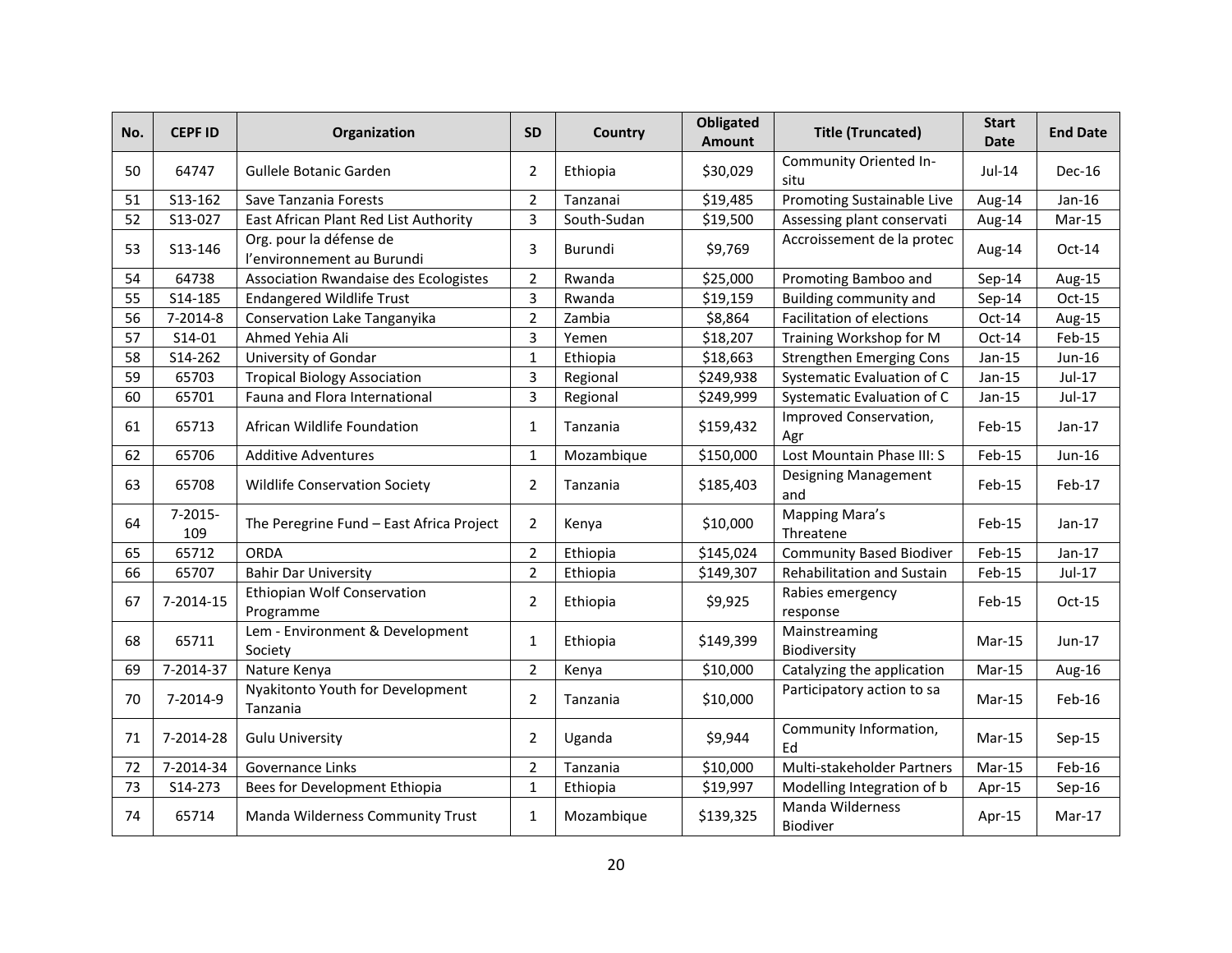| No. | <b>CEPFID</b>         | <b>Organization</b>                            | <b>SD</b>      | Country    | <b>Obligated</b><br><b>Amount</b> | <b>Title (Truncated)</b>             | <b>Start</b><br><b>Date</b> | <b>End Date</b> |
|-----|-----------------------|------------------------------------------------|----------------|------------|-----------------------------------|--------------------------------------|-----------------------------|-----------------|
| 75  | S14-259               | APEIER                                         | $\mathbf{1}$   | Rwanda     | \$20,000                          | Building capacity of farme           | $May-15$                    | Apr-16          |
| 76  | 65709                 | Sokoine University of Agriculture              | $\overline{2}$ | Tanzania   | \$79,033                          | Mapping of the Remaining             | Jun-15                      | <b>Nov-16</b>   |
| 77  | S14-272               | <b>Biodiversity Inventory for Conservation</b> | $\mathbf{1}$   | Ethiopia   | \$19,813                          | Filling the gap: biodivers           | Jul-15                      | Jun-16          |
| 78  | 65808                 | The Nature Conservancy                         | $\mathbf{1}$   | Regional   | \$150,000                         | The African Great Lakes Su           | Jul-15                      | Jun-17          |
| 79  | 65807                 | <b>Resilience Now</b>                          | $\mathbf{1}$   | Rwanda     | \$150,000                         | Civil Society Engagement I           | $Jul-15$                    | Jun-17          |
| 80  | S14-272               | Verde Azul                                     | $\mathbf{1}$   | Mozambique | \$10,140                          | Participatory process for            | $Jul-15$                    | $May-16$        |
| 81  | S15-274               | WECSZ                                          | $\overline{2}$ | Zambia     | \$19,982                          | Using formative research t           | $Jul-15$                    | <b>Dec-15</b>   |
| 82  | 7-2014-67             | Nature Uganda                                  | $\overline{2}$ | Uganda     | \$10,000                          | Contributing to piloting d           | Aug-15                      | Jul-16          |
| 83  | S15-02                | Nature Uganda                                  | $\mathbf{1}$   | Regional   | \$19,775                          | Strengthening civil societ           | $Sep-15$                    | Feb-16          |
| 84  | 7-2015-98             | Saku Accountability Forum                      | 2              | Kenya      | \$9,857                           | <b>Bridging the Gap:</b><br>Promotin | $Sep-15$                    | $May-16$        |
| 85  | $7 - 2015 -$<br>108   | Indigenous Heartland Organization              | $\overline{2}$ | Tanzania   | \$10,000                          | Developing tools and met             | $Oct-15$                    | $Sep-16$        |
| 86  | S14-273               | Khaiya                                         | 1              | Mozambique | \$19,030                          | Estudo sobre as<br>percepções        | Nov-15                      | Jul-16          |
| 87  | 15-281-<br><b>ETH</b> | <b>ZESMAN Consultancy</b>                      | 3              | Ethiopia   | \$12,793                          | Support EWNHS to condu               | <b>Nov-15</b>               | Jun-16          |
| 88  | 65992                 | <b>BirdLife Zimbabwe</b>                       | 2              | Zimbabwe   | \$65,000                          | Transboundary<br>Cooperation         | Jan-16                      | Jun-17          |
| 89  | 65993                 | <b>MICAIA Foundation</b>                       | $\overline{2}$ | Mozambique | \$65,000                          | Transboundary<br>Cooperation         | $Jan-16$                    | Jul-17          |
| 90  | 65995                 | Associ. Conservation de la Nature au<br>Rwanda | 1              | Rwanda     | \$99,698                          | Kivu-Rusizi CRAG<br>Implemen         | Feb-16                      | Jun-17          |
| 91  | 15-280-<br>ETH        | <b>ZESMAN Consultancy</b>                      | 3              | Ethiopia   | \$20,000                          | A consultant to assist               | Feb-16                      | Jun-17          |
| 92  | S15-286               | University of Gondar                           | $\mathbf{1}$   | Ethiopia   | \$20,000                          | <b>Enhancing Biodiversity Con</b>    | Mar-16                      | Mar-17          |
| 93  | S15-302               | Bees for Development Ethiopia                  | $\mathbf{1}$   | Ethiopia   | \$20,000                          | Institutionalizing Integra           | Mar-16                      | Mar-17          |
| 94  | S15-298               | Organization for Social Development            | $\mathbf{1}$   | Ethiopia   | \$20,000                          | Enhancing Public-private P           | Mar-16                      | Mar-17          |
| 95  | S15-304               | God for People Relief Devel. Org.              | $\mathbf{1}$   | Ethiopia   | \$20,000                          | Consolidating the Scaling u          | Mar-16                      | Mar-17          |
| 96  | S15-292               | University of Gondar                           | $\overline{2}$ | Ethiopia   | \$20,000                          | Increasing the protectio             | Mar-16                      | Mar-17          |
| 97  | 65994                 | MELCA-Ethiopia                                 | $\overline{2}$ | Ethiopia   | \$100,000                         | Phase II: Sheka Forest Bio           | Apr-16                      | Jun-17          |
| 98  | 66139                 | Nature Kenya                                   | 3              | Kenya      | \$100,000                         | Water Payment for Ecos               | May-16                      | Jul-17          |
| 99  | 66205                 | <b>Maasai Wilderness Conservation Trust</b>    | 3              | Kenya      | \$100,000                         | Chyulu Hills Landscape<br><b>RED</b> | $May-16$                    | Jul-17          |
| 100 | S16-372               | LUPA                                           | $\mathbf{1}$   | Mozambique | \$20,000                          | Legado: Namuli - Phase IV            | $Jun-16$                    | $May-17$        |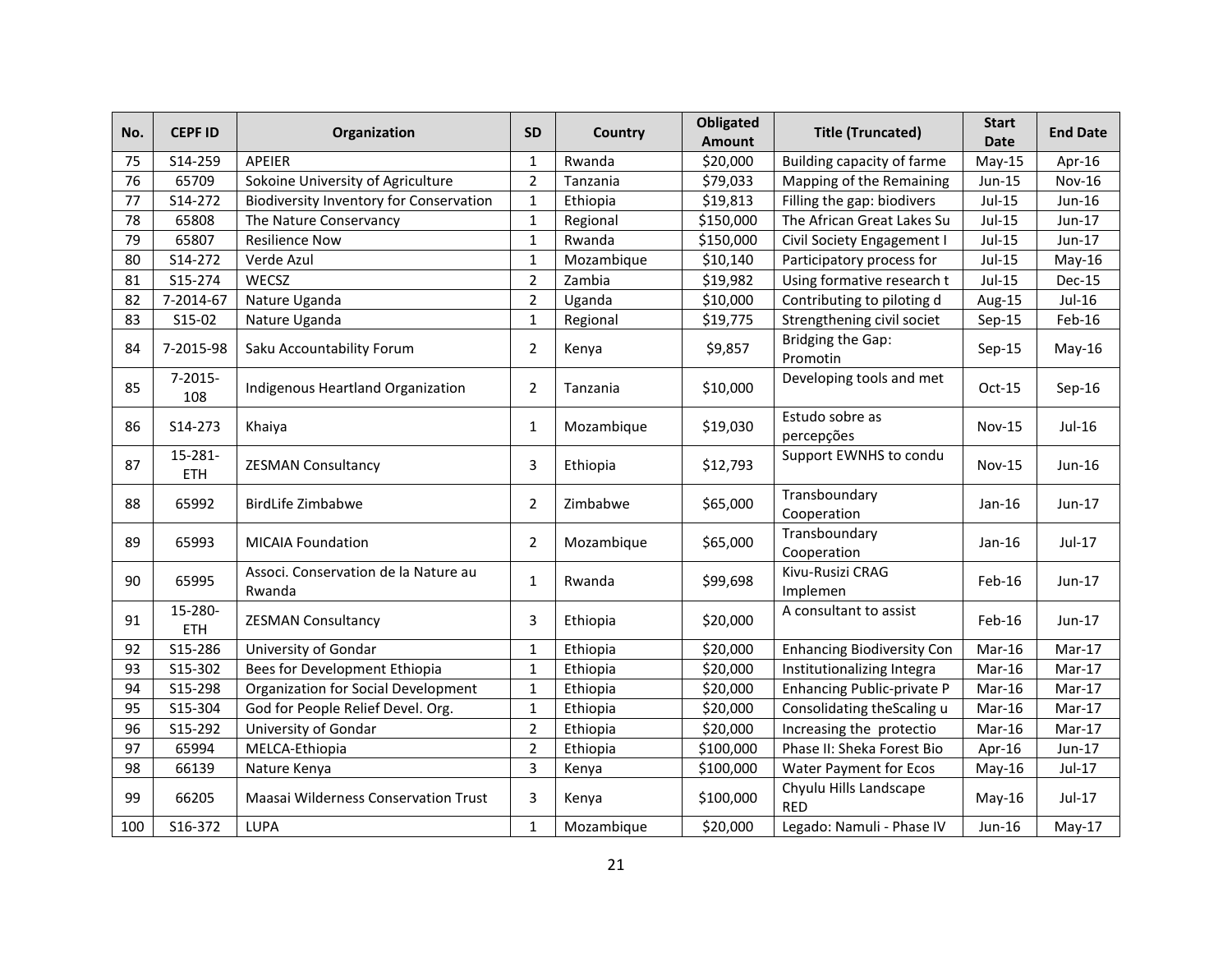| No. | <b>CEPF ID</b>      | Organization                                                 | <b>SD</b>      | Country    | <b>Obligated</b><br>Amount | <b>Title (Truncated)</b>             | <b>Start</b><br><b>Date</b> | <b>End Date</b> |
|-----|---------------------|--------------------------------------------------------------|----------------|------------|----------------------------|--------------------------------------|-----------------------------|-----------------|
| 101 | 66263               | Amjad and Majdi Salameh Company                              | 2              | Yemen      | \$115,708                  | Development of Web-<br>enabled       | Jun-16                      | May-18          |
| 102 | 66167               | Kijabe Environment Volunteers (KENVO)                        | $\mathbf{3}$   | Kenya      | \$100,000                  | ECO-Partnering: Kikuyu Esc           | Jun-16                      | May-18          |
| 103 | 66188               | Chimpanzee Sanctuary & Wildlife<br><b>Conservation Trust</b> | 3              | Uganda     | \$99,995                   | Developing a PES Scheme              | Jun-16                      | $May-17$        |
| 104 | S16-363             | <b>TSURO Trust</b>                                           | 1              | Zimbabwe   | \$20,000                   | <b>Watershed Biodiversity</b><br>Mai | Jul-16                      | $Jun-17$        |
| 105 | S16-370             | Museo de Historia Natural de Maputo                          | $\mathbf{1}$   | Mozambique | \$20,000                   | Contributo ao Inventário d           | Jul-16                      | Jun-17          |
| 106 | S16-358             | Wildlife Action Group                                        | $\overline{2}$ | Malawi     | \$18,779                   | DSFR biodiversity hotspot            | Jul-16                      | Jun-17          |
| 107 | 66314               | Association Rwandaise des Ecologistes                        | $\overline{2}$ | Rwanda     | \$40,000                   | <b>Promoting Energy-Efficient</b>    | Jul-16                      | Jun-17          |
| 108 | S16-367             | <b>Biodiversity Inventory for Conservation</b>               | $\overline{2}$ | Mozambique | \$20,000                   | The Njesi Plateau expediti           | Jul-16                      | Jun-17          |
| 109 | S16-374             | Nature Kenya                                                 | $\overline{2}$ | Kenya      | \$20,000                   | Research to upgrade the bi           | Jul-16                      | Jun-17          |
| 110 | S16-342             | <b>Botanic Gardens Conservation Int.</b>                     | $\overline{2}$ | Ethiopia   | \$17,600                   | Verifying the Biological I           | Jul-16                      | Jun-17          |
| 111 | S16-350             | Natural History Museum of Zimbabwe                           | $\overline{2}$ | Zimbabwe   | \$19,915                   | Freshwater Odanata                   | Jul-16                      | Jun-17          |
| 112 | S16-340             | National Herbarium and Botanic<br>Gardens                    | $\overline{2}$ | Malawi     | \$20,000                   | Updating the conservation            | Jul-16                      | Jun-17          |
| 113 | S16-376             | Missouri Botanical Garden                                    | 2              | Tanzania   | \$19,983                   | <b>Nou National Forest</b><br>Reserv | Jul-16                      | Jun-17          |
| 114 | S16-355             | Missouri Botanical Garden                                    | $\overline{2}$ | Tanzania   | \$19,958                   | <b>Mount Hanang</b><br>Biodiversity  | Jul-16                      | Jun-17          |
| 115 | S16-368             | Verde Azul                                                   | $\mathbf{1}$   | Mozambique | \$19,966                   | <b>Implementing Adaptive Co</b>      | Aug-16                      | Jun-17          |
| 116 | 66315               | Wildlife and Environmental<br><b>Conservation Society</b>    | 1              | Zambia     | \$130,000                  | <b>Conservation and Forest</b><br>Ma | Sep-16                      | Aug-18          |
| 117 | 16-04-ZBA           | Conservation Lake Tanganyika                                 | $\mathbf{1}$   | Zambia     | \$20,000                   | Ensuring the long term sus           | Oct-16                      | $Jul-17$        |
| 118 | $7 - 2016 -$<br>111 | East African Wildlife Society                                | 2              | Kenya      | \$10,000                   | Safeguarding Lake Ol Bolos           | $Oct-16$                    | Jul-17          |
| 119 | S16-375             | South African National Biodiversity<br>Instit.               | 2              | Mozambique | \$20,000                   | Hidden under the clouds: S           | Oct-16                      | Jul-17          |
| 120 | S16-377             | <b>Mettu University</b>                                      | $\overline{2}$ | Ethiopia   | \$18,399                   | The assessment of the dive           | Oct-16                      | Jun-17          |
| 121 | S16-06              | Nyakitonto Youth for Development                             | $\overline{2}$ | Tanzania   | \$10,000                   | <b>Strengthening the Capacity</b>    | $Jan-17$                    | <b>Dec-17</b>   |
| 122 | S16-440             | Bees for Development Ethiopia                                | $\overline{2}$ | Ethiopia   | \$19,877                   | Assessing the value added            | Feb-17                      | Jun-17          |
| 123 | S16-407             | God for People Relief and Development<br>Organization        | $\mathbf{1}$   | Ethiopia   | \$13,612                   | Producing communication              | Feb-17                      | Jul-18          |
| 124 | S16-452             | Museo delle Scienze di Trento                                | $\overline{2}$ | DR Congo   | \$20,000                   | Using biodiversity surveys           | Feb-17                      | $Jan-18$        |
| 125 | S16-394             | Pixels on Screen Photography                                 | $\mathbf{1}$   | Regional   | \$20,000                   | Telling pictures for the             | Feb-17                      | Dec-17          |